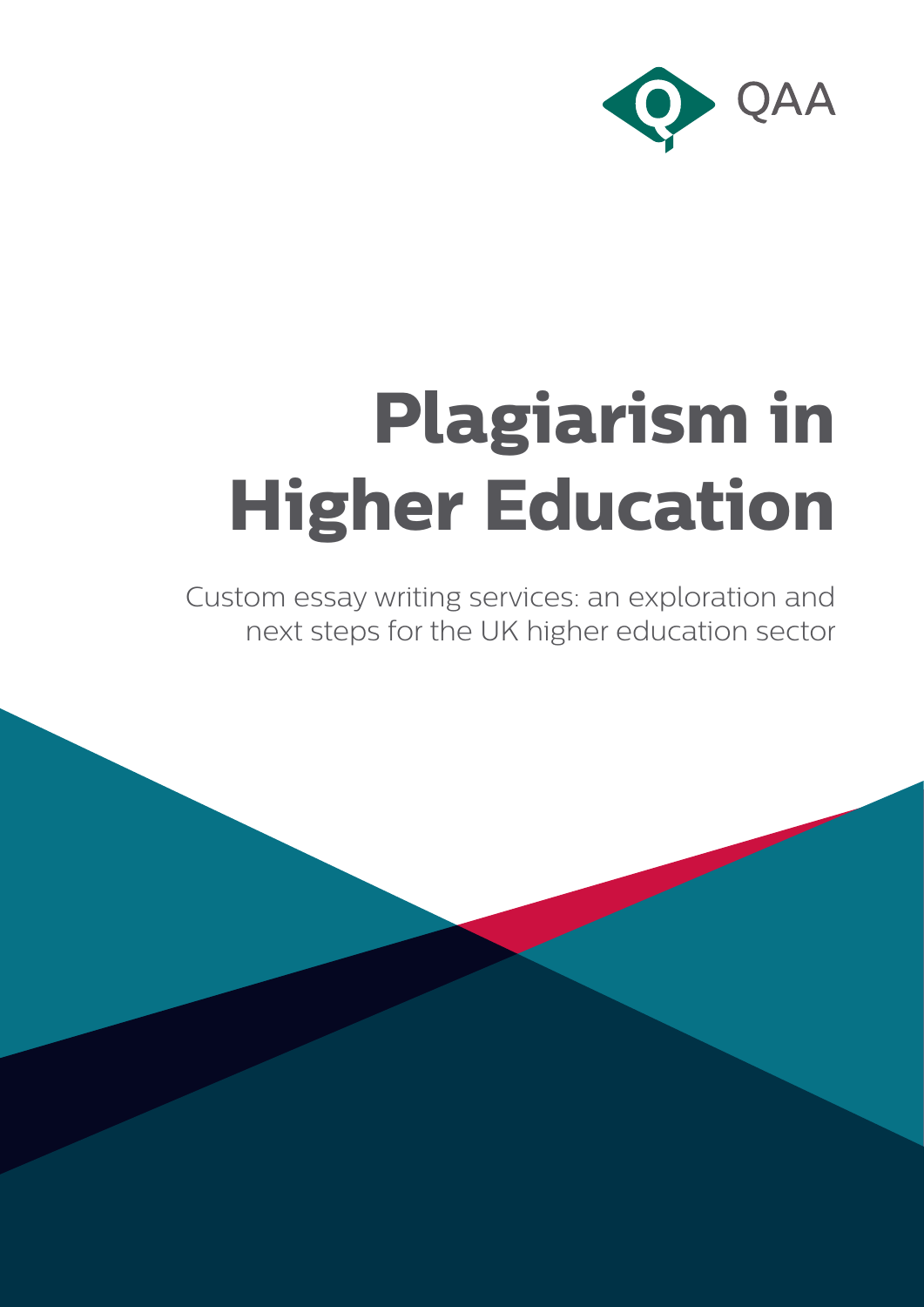# **Contents**

| <b>Executive summary</b>                                                                      | 1                       |
|-----------------------------------------------------------------------------------------------|-------------------------|
| <b>Recommendations</b>                                                                        | 1                       |
| <b>Acknowledgements</b>                                                                       | $\overline{\mathbf{2}}$ |
| <b>Introduction</b>                                                                           | 3                       |
| <b>Terminology</b>                                                                            | 3                       |
| Why are we looking at custom essays?                                                          | 4                       |
| <b>Scale of the issue</b>                                                                     | 5                       |
| How custom essay writing services operate                                                     | 6                       |
| Who is behind the custom essay writing services?                                              | 8                       |
| <b>Why students plagiarise</b>                                                                | $\boldsymbol{9}$        |
| Are students being misled?                                                                    | 10 <sup>°</sup>         |
| QAA's role in preventing custom essay plagiarism                                              | $12 \overline{ }$       |
| <b>Relevant UK expectations</b>                                                               | $12 \overline{ }$       |
| Indicators of sound practice relating to assessment                                           | 12                      |
| Reviews of higher education providers                                                         | 13                      |
| Next steps: a partnership approach to tackling the problem                                    | 16                      |
| UK regulation of custom essay writing services                                                | 16                      |
| Current law                                                                                   | 16                      |
| The Committee of Advertising Practice and UK Advertising Codes<br>Approaching the advertisers | 16<br>17                |
| Search engines                                                                                | 17                      |
| The potential for new legal powers                                                            | 19                      |
| Legislation/regulation in other countries                                                     | 19                      |
| New Zealand                                                                                   | 19                      |
| <b>USA</b><br>Australia                                                                       | 20<br>20                |
| China                                                                                         | 21                      |
| International approaches to regulation                                                        | 21                      |
| Working with the higher education sector                                                      | 23                      |
| Access to information                                                                         | 23                      |
| Assessment design<br>Detection                                                                | 23<br>24                |
| Academic regulations                                                                          | 24                      |
| <b>Supporting students</b>                                                                    | 25                      |
| Working with professional, statutory and regulatory bodies                                    | 25                      |
| <b>Conclusion</b>                                                                             | 27                      |
| <b>Appendix: Attendees of Custom Essay Writing Services</b>                                   |                         |
| <b>Invitation-Only Forum</b>                                                                  | 28                      |
| <b>References</b>                                                                             | 29                      |
| <b>Acknowledgements</b>                                                                       | 30                      |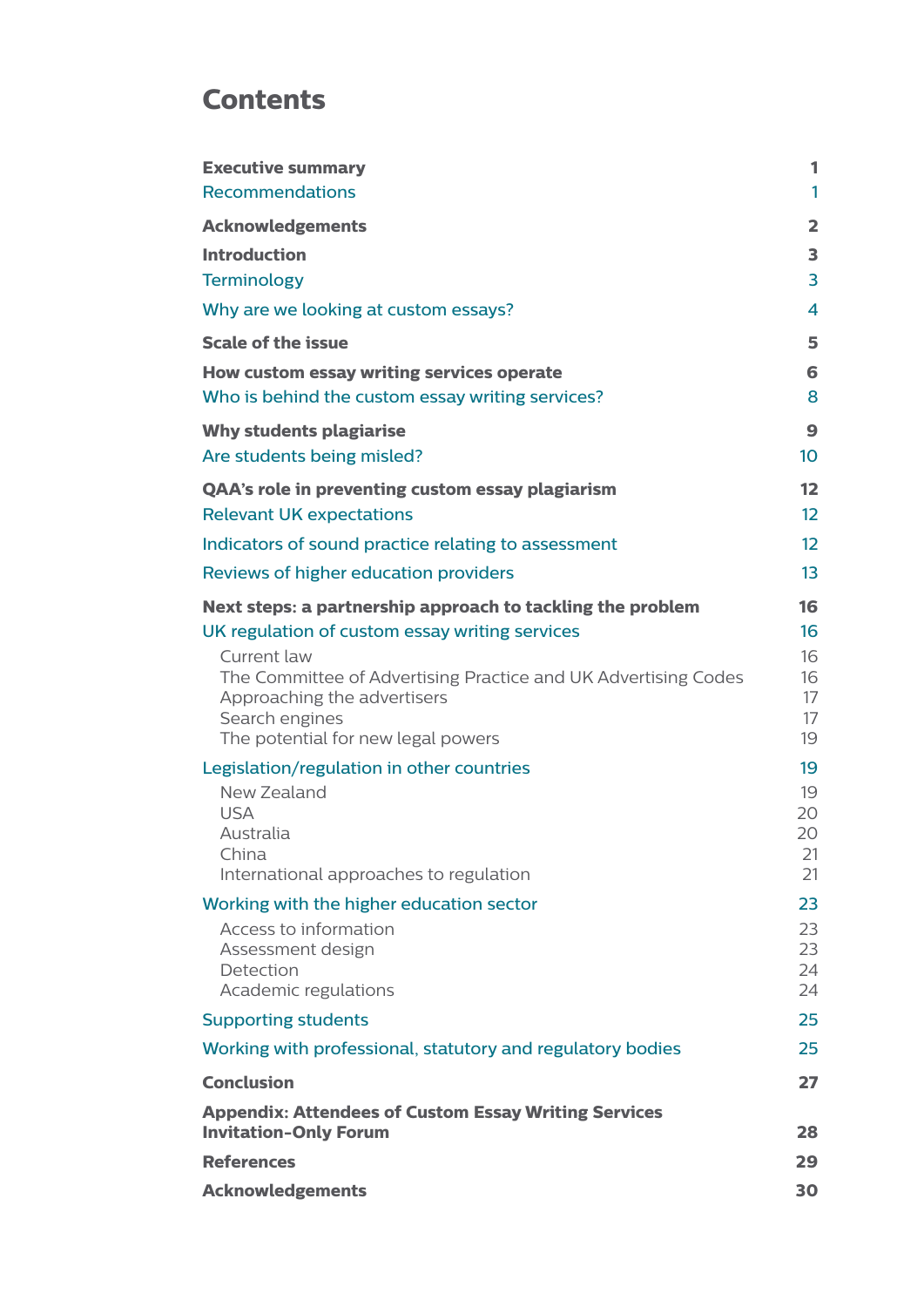# **Executive summary**

This report explores the growing threat to UK higher education from custom essay writing services, or 'essay mills'.

It looks at how these services operate, gives examples from their websites, and highlights the claims they make, in particular their guarantees of being 'plagiarism free'. It also reviews existing regulatory and legal means for combating this form of cheating.

In reviewing some of the options for tackling this threat, we acknowledge that there is no single solution. Instead, we need a multi-faceted approach that builds on published research and the steps that universities and colleges are already taking to promote good academic practice by students, to 'design out' opportunities for plagiarism in their assessments, and to detect and penalise academic misconduct.

This report also identifies the potential for working globally, recognising that plagiarism and the use of custom essays is by no means unique to the UK or indeed to higher education. It highlights examples of work done in other countries worldwide, and recognises considerable scope for working with the partner agencies and European and international bodies of which QAA is a member.

## **Recommendations**

The report's findings lead us to make the following broad recommendations for action:

- Universities, colleges and sector organisations should work in partnership to tackle custom essay writing services.
- The possibility of legislative approaches should be investigated.
- Companies selling advertising space should reject approaches by sites selling custom essays, and search engines should limit access to these sites.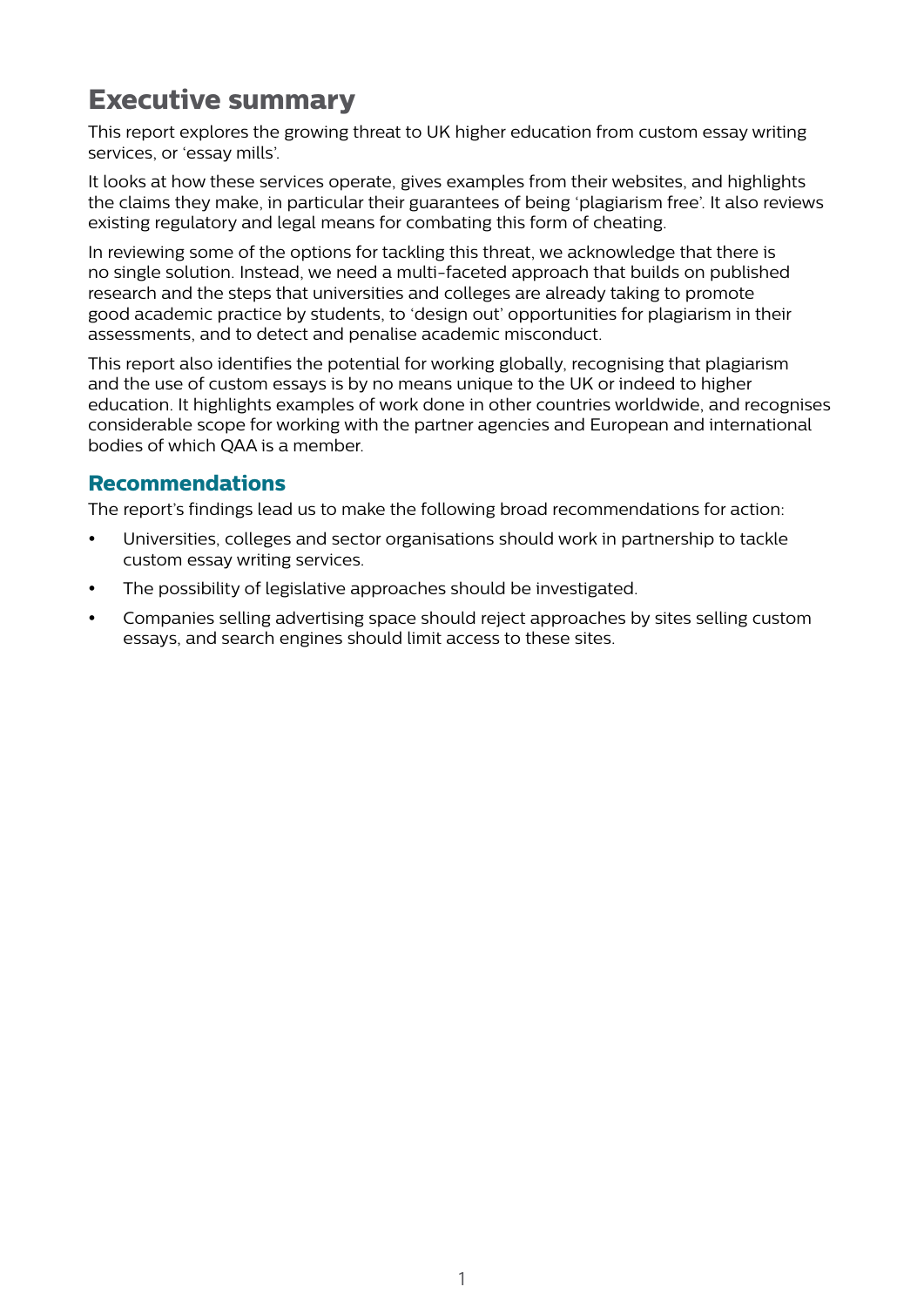## **Actions**

- We will submit a formal complaint to the Advertising Standards Authority, using a test case of a sample of UK-based essay writing services websites.
- We will approach advertising companies and each of the main search engine companies asking them not to accept advertisements and to block such sites from search engines.
- We will work with the Government and other agencies to discuss the feasibility and potential efficacy of a range of regulatory and/or legislative solutions, looking at the approach taken in New Zealand, for example.
- We will work with our partner agencies across the globe through bilateral communications and ideas sharing and through the established networks of which QAA is a member: the European Association for Quality Assurance in Higher Education (ENQA) and the International Network for Quality Assurance Agencies in Higher Education (INQAAHE). We will ask universities and colleges to be alert to essay writing companies that operate on campus to promote their services (for example, by handing out leaflets to students).
- We will explore with the sector ways in which assessment design can reduce the opportunity for unacceptable academic practice, and share existing good practice.
- We will work with universities and colleges to identify and share existing good practice in the detection of custom essay cheating and in promoting more explicit and consistent approaches to punishing its use.
- We will work with the National Union of Students and universities and colleges to develop guidance that can be readily used by higher education providers, with links to their own support services, academic regulations, and guidance and initiatives on assessment and good academic practice.
- We will work with professional, statutory and regulatory bodies (PSRBs) to develop a shared understanding of the implications of custom essay cheating and the consequences for students in relation to membership of or practise in particular professions.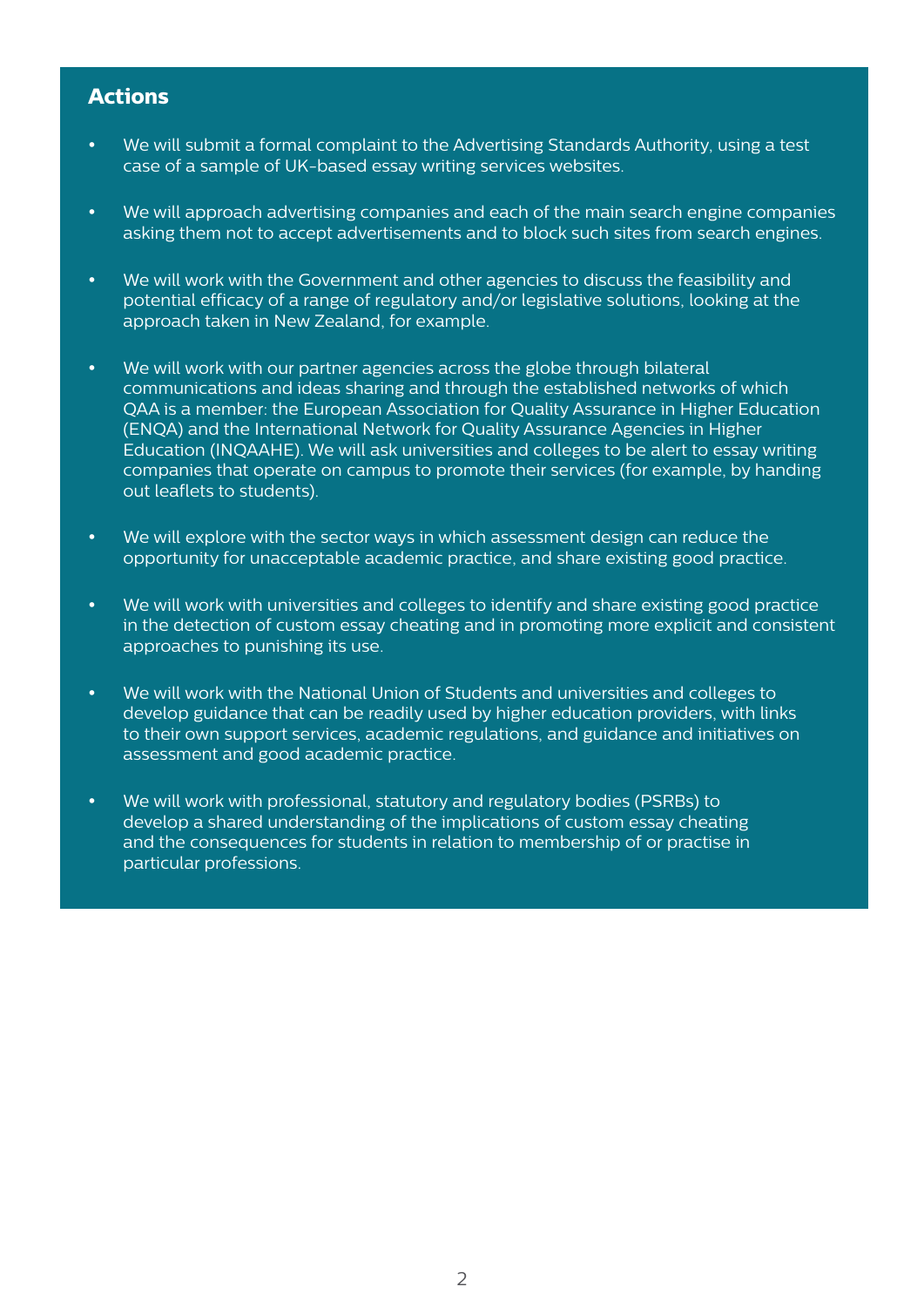# **Introduction**

 [Plagiarism is]… passing off someone else's work, either intentionally or unintentionally, as your own, for your own benefit. (Carroll 2007, p. 9)<sup>1</sup>

Plagiarism is a form of cheating and an academic offence. Using custom essays (or 'contract cheating') is a specific type of plagiarism, where a student commissions a third party to complete an assignment for them for a fee, then submits the work as their own. Providers of these services claim that the essays they produce are '100 per cent plagiarism free', but that is a misleading claim. While the essay may not contain any plagiarised text itself, it becomes an act of plagiarism and academic dishonesty once the student submits it for assessment and represents it as his or her own work.

If students submit work that is not their own, this compromises the fairness of the assessment process, brings the validity of their qualification into question - in particular by presenting an inaccurate account of their knowledge, skills and attributes - and poses a threat to the reputation of UK higher education. There are potentially serious ramifications for the public if people who falsely claim to be competent as a result of an academic award enter a profession and practise.

For these reasons, we strongly condemn all forms of plagiarism including the use of custom essay writing services.

QAA safeguards the standards of UK higher education qualifications and supports the improvement of students' learning experience, whether they study at a university or college in the UK or overseas, provided their programme leads to a UK higher education qualification. Our position on plagiarism is set out in a **QAA Viewpoint.**<sup>2</sup>

## **Terminology**

There are a number of terms that have been used to describe this particular form of plagiarism, including contract cheating,<sup>3,4</sup> paid plagiarism, turn-in fraud, literary fraud, academic fraud, essay fraud, assessment fraud, paid third-party plagiarism, cuckoo essays and imposter essays. Providers of such essays have been referred to as 'essay mills'.

Fraud is a specific term usually used to define a criminal offence of deception, often involving financial gain, so care is needed in using this term.<sup>5</sup> The gain here may not be immediately financial but the offender is seeking personal advancement through deliberate deception, in this case progressing toward or achieving an academic qualification. They may also be seeking to avoid financial loss (another characteristic of a fraud offence) by cheating to avoid failing a programme of study they have already paid for.

For the purposes of this report we refer to the activity as the commissioning of 'custom essays' and the providers of these products as 'custom essay writing services'. We use the term 'essay' broadly to cover any assignment that is not completed under closed-book/ invigilated examination conditions and results in a piece of work being submitted for assessment. We are conscious that other pieces of work, such as coding assignments in computer science programmes, can be completed by third parties as well, and they are taken to be included in this analysis.

<sup>1</sup> Carroll, J (2007) *A Handbook for Deterring Plagiarism in Higher Education*, second edition, Oxford Centre for Staff Learning and Development

<sup>2</sup> QAA Viewpoint: Plagiarism in UK Higher Education: [www.qaa.ac.uk/publications/information-and-guidance/publication?PubID=3054](http://www.qaa.ac.uk/publications/information-and-guidance/publication?PubID=3054)

<sup>3</sup> For example, Wallace, M J and Newton, P M (2014) Turnaround time and market capacity in contract cheating, *Educational Studies*, Vol. 40:2, 233-236: <http://dx.doi.org/10.1080/03055698.2014.889597>

<sup>4</sup> Clarke, R, Lancaster, T (2006) *Eliminating the successor to plagiarism? Identifying the usage of contract cheating sites:* [www.researchgate.net/profile/Thomas\\_Lancaster/publication/228367576\\_Eliminating\\_the\\_successor\\_to\\_plagiarism\\_](https://www.researchgate.net/profile/Thomas_Lancaster/publication/228367576_Eliminating_the_successor_to_plagiarism_Identifying_the_usage_of_contract_cheating_sites/links/02bfe50f6892ace478000000.pdf) [Identifying\\_the\\_usage\\_of\\_contract\\_cheating\\_sites/links/02bfe50f6892ace478000000.pdf](https://www.researchgate.net/profile/Thomas_Lancaster/publication/228367576_Eliminating_the_successor_to_plagiarism_Identifying_the_usage_of_contract_cheating_sites/links/02bfe50f6892ace478000000.pdf)

<sup>5</sup> One definition is: 'Dishonestly making a false (untrue or misleading) representation with a view to gain or with intent to cause loss.' [www.oxfordreference.com/view/10.1093/acref/9780199551248.001.0001/acref-9780199551248-e-](http://www.oxfordreference.com/view/10.1093/acref/9780199551248.001.0001/acref-9780199551248-e-1622?rskey=s)[1622?rskey=sCQgSk&result=1718](http://www.oxfordreference.com/view/10.1093/acref/9780199551248.001.0001/acref-9780199551248-e-1622?rskey=s)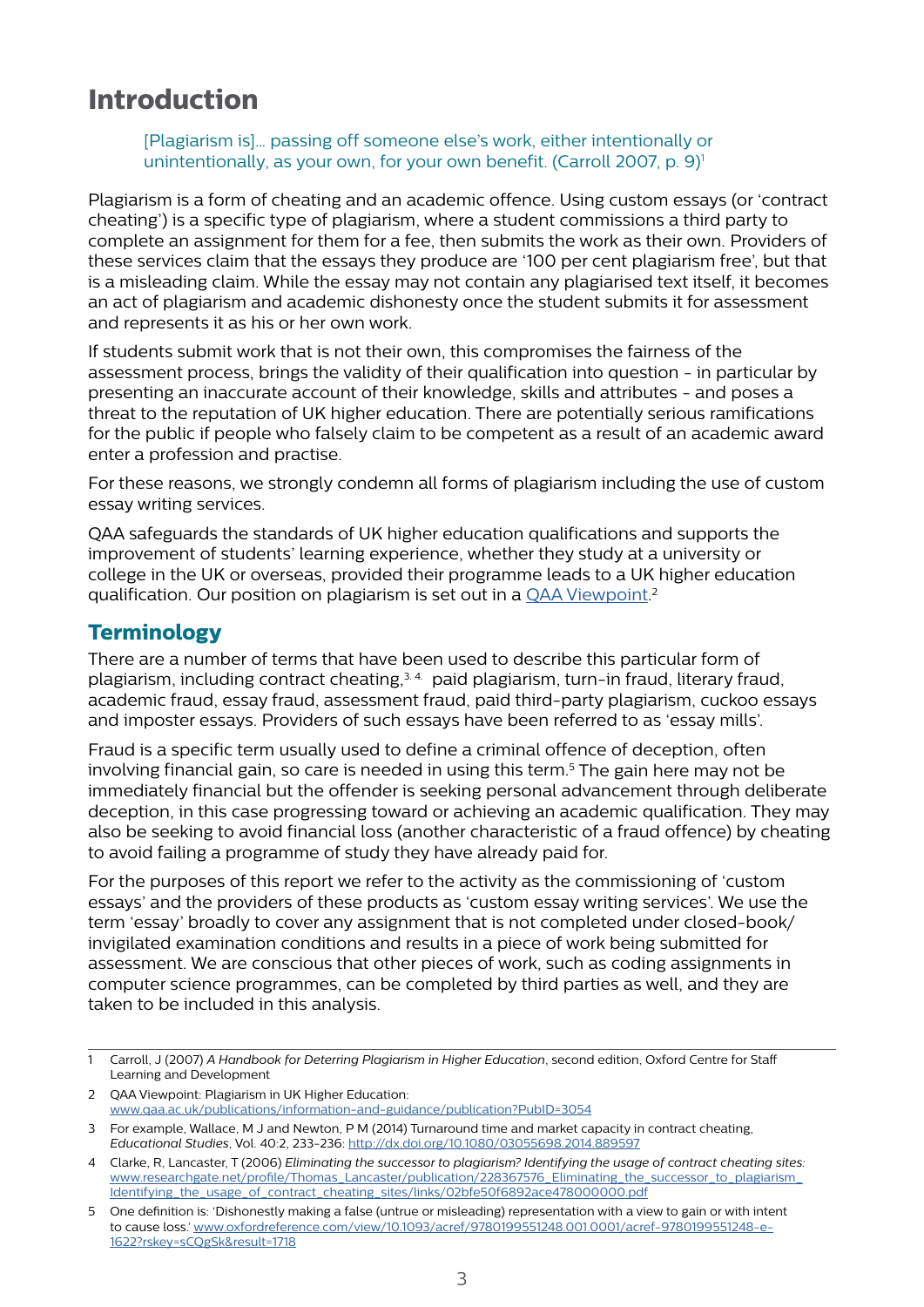## **Why are we looking at custom essays?**

Any form of cheating, including plagiarism, poses a threat to the academic standards of UK higher education qualifications, and therefore to the reputation of UK higher education as a whole and to the integrity of qualifications awarded to the vast majority of students who achieve their qualification entirely by legitimate means.

Media reports<sup>6</sup> have pushed the issue of plagiarism in higher education onto the national agenda. The reports have centred on 'custom essay writing services'. This is a term commonly given to businesses and individuals, usually established online, that enable customers to commission academic papers. These papers are often submitted as the customers' own. The custom essay writing services go to varying lengths to dissuade customers from submitting the papers as their own, at least at the outset. After initial contact is made, however, they are often less circumspect about the intended use of their products.

The cost is dependent upon a number of factors including level (for example, undergraduate, postgraduate), assignment length (number of words) and the date by which the student would like to receive the work. An alternative format is where students post the work required and potential suppliers bid for the commission.

In its August 2009 report on students and universities,<sup>7</sup> the House of Commons Innovation, Universities, Science and Skills Committee considered the issue of plagiarism and the growth in 'writing services'. The Committee concluded that the sector needed to be especially vigilant, establish consistent approaches and share intelligence. In addition to recommending that clear and comprehensive guidance be provided on what is and is not plagiarism it also recommended that the Government provide advice on whether writing services were liable for criminal prosecution.

We looked at a small number of custom essay writing services in depth, to discover the type of services they offer, who owns these businesses, and where they are based. We looked at the research that has been undertaken to find out what motivates students to cheat. Interspersed throughout this report we provide case studies of particular essay writing services highlighting what they claim to provide, the guarantees they make and information where available about the companies themselves.

6 [www.independent.co.uk/student/news/uk-universities-in-plagiarism-epidemic-as-almost-50000-students-caught](http://www.independent.co.uk/student/news/uk-universities-in-plagiarism-epidemic-as-almost-50000-students-caught-cheating-over-last-3-years-a6796021.html)[cheating-over-last-3-years-a6796021.html](http://www.independent.co.uk/student/news/uk-universities-in-plagiarism-epidemic-as-almost-50000-students-caught-cheating-over-last-3-years-a6796021.html) [www.independent.co.uk/student/student-life/Studies/plagiarism-investigations-at-welsh-universities-rise-in-the-last-5](http://www.independent.co.uk/student/student-life/Studies/plagiarism-investigations-at-welsh-universities-rise-in-the-last-5-years-a7144621.html) [years-a7144621.html](http://www.independent.co.uk/student/student-life/Studies/plagiarism-investigations-at-welsh-universities-rise-in-the-last-5-years-a7144621.html) [www.telegraph.co.uk/news/2016/07/19/thousands-of-student-nurses-cheating-their-way-through-training/](http://www.telegraph.co.uk/news/2016/07/19/thousands-of-student-nurses-cheating-their-way-through-training/)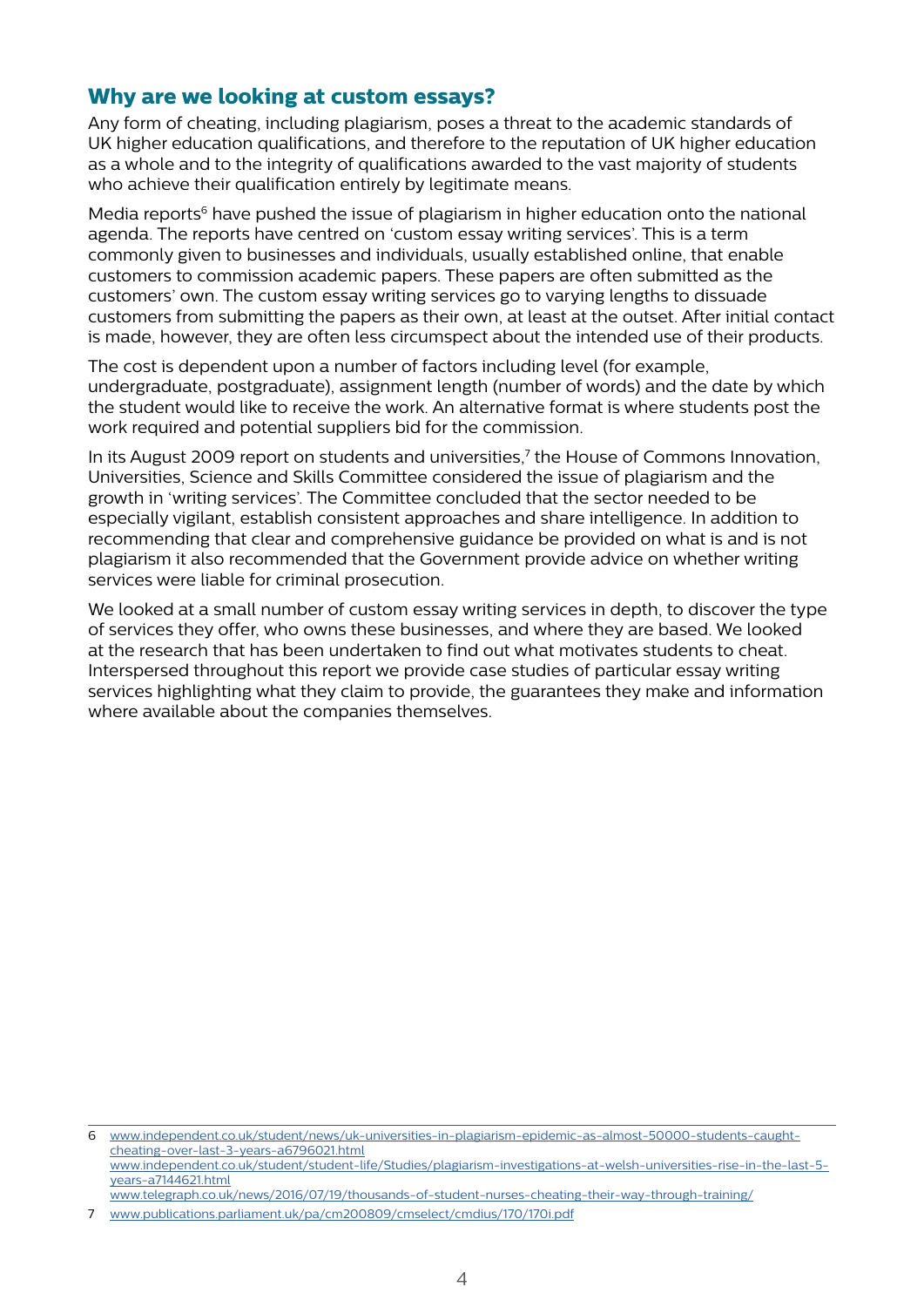# **Scale of the issue**

The scale of the practice of commissioning custom essays is difficult to quantify. Research so far has been limited to academics and journalists looking at a relatively small number of cases. The response to recent Freedom of Information requests, which looked across UK providers, found that instances of academic offences were as high as 50,000 over three years (17,000 per year, or 0.7 per cent of students).<sup>8</sup> However, these figures cannot be broken down to see how many were the result of students submitting essays bought from custom essay writing services.

The numbers can also indicate only how many students were caught; the numbers of students who plagiarise and are not discovered will be higher. In a 2014 study from Saudi Arabia,<sup>9</sup> 22 per cent of students reported having paid someone to complete an assignment for them.

Some of the more recent media reports have been generated as a result of custom essay writing services stepping up their advertising. Access to essay writing companies is generally through the internet and social networks. However, earlier this year (2016), one company (OKessays) used more aggressive marketing tactics by advertising on the London Underground.10 Advertisements also make their way onto noticeboards in universities, and leaflets advertising essay writing services are being handed out across university campuses. Cards and leaflets also find their way onto shop noticeboards that are located near to campuses.

<sup>8</sup> [www.thetimes.co.uk/tto/education/article4654719.ece](http://www.thetimes.co.uk/tto/education/article4654719.ece)

<sup>9</sup> Hosny, M, and Fatima, S (2014) Attitude of students towards cheating and plagiarism: university case study, Journal of Applied Sciences:<http://docsdrive.com/pdfs/ansinet/jas/2014/748-757.pdf>

<sup>10</sup> Reported by Radio 4: [www.bbc.co.uk/news/magazine-36276324](http://www.bbc.co.uk/news/magazine-36276324) <https://twitter.com/MarcusJBall/status/732265294262046720>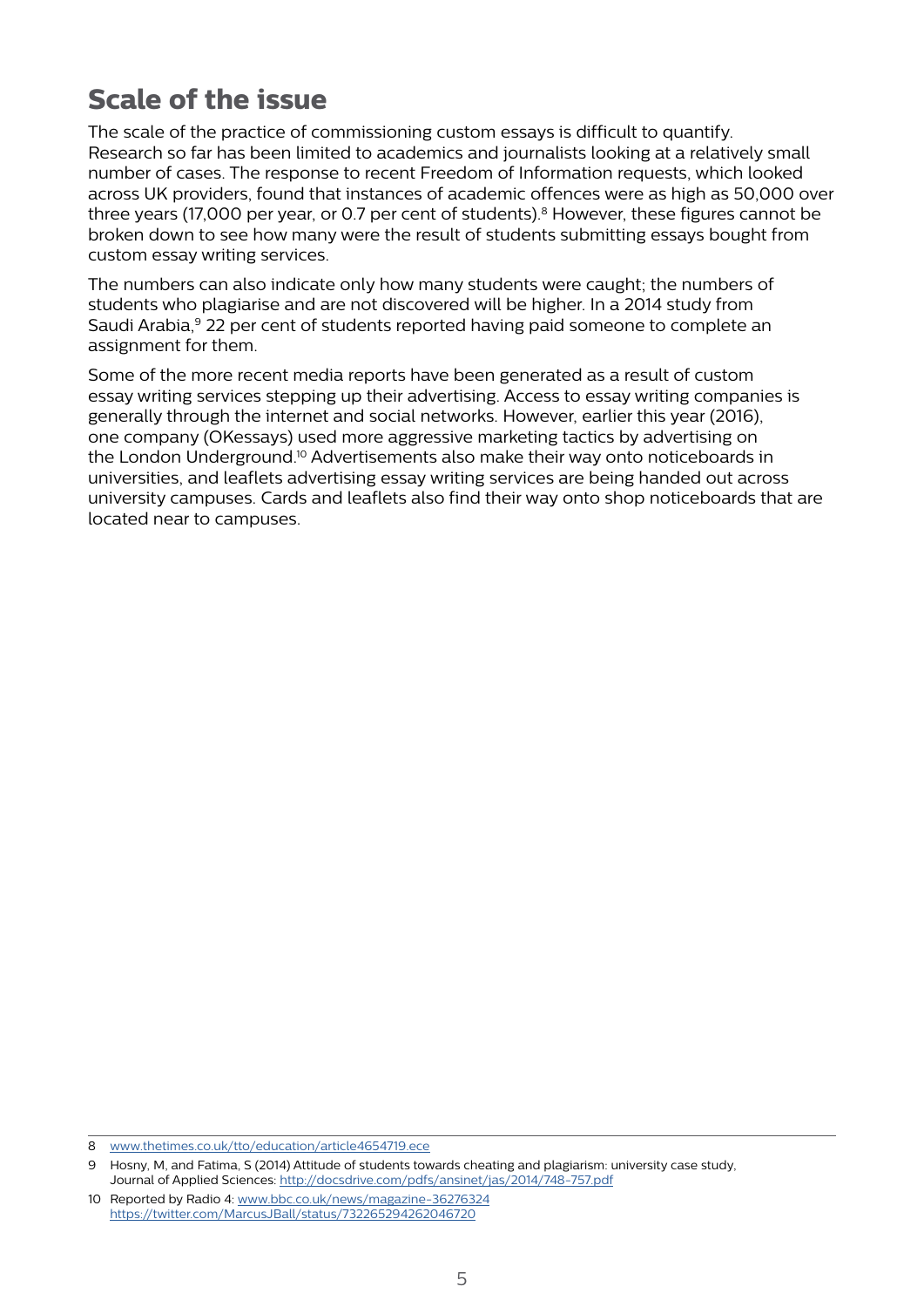# **How custom essay writing services operate**

The custom essay writing market has been boosted by technological advances, as the internet allows easy access to these services, along with rapid ordering, payment and delivery.<sup>11</sup>

Custom essay writing services lay great store by the bespoke, 'plagiarism-free', confidential nature of the service, while simultaneously issuing disclaimers warning against their products being used for plagiarism. Some companies assert that the work produced amounts to a model essay for use as a learning aid (providing guidance and assistance with assignments), and not to be submitted by students as their own work. However, such recommendations are not readily evident, hidden away in what is effectively small print.

Oxbridge Essays, for example, states: '[We] know that plagiarism is a very serious concern for our customers. For this reason, we go to great lengths to ensure your work is 100% plagiarism-free', while also stating that the 'client must never submit as if their own work, either in part or total, to their university, school or any other institute of education written materials sold to them by The Oxbridge Research Group Ltd.'12

A simple web search returns a proliferation of essay writing services sites of varying quality.13 While a few are competently written, the standard of English used on most sites is poor. Most offer myriad services including essays, assignments, dissertations and theses, all apparently written by highly qualified academic and professional writers. Many have instant online chat facilities.

The arguments put forward by the custom essay writing services to support their use by students include that a student's predicament is the fault of their university or college, for not offering the necessary support that would allow them to successfully complete their own work.

The student will typically contact an essay writing service online, either by email or through instant chat software. Basic details are taken and a price is quoted by the site. If the student agrees to the price, fuller details are submitted - title of essay, deadline, name of institution, referencing guidance, and so on. Prices tend to be calculated on number of words needed, the level of the qualification, and the urgency.

At this point, different approaches may be taken depending on the site being used. The more established sites will have a bank of people who have previously written for them, and essay commissions will go to those contacts, with the essay writing service acting merely as an intermediary. Another approach is the use of online freelance writer sites, such as Freelancer or Upwork, where assignments can be 'reverse-auctioned'. Details of the project are submitted and any writer registered on those sites will be able to bid for it.

Professor Phil Newton and Christopher Lang's recent publication looks at the operational aspect in some depth.<sup>14</sup> The findings are summarised below.

- Turnaround times for commissioned essays are short between a day (25 per cent of those analysed) and 24 days. The average was five days, and most (80 per cent) were fulfilled in the stated time.
- For every fulfilled request on a freelancer-type website there were another 10 people bidding for the work, suggesting significant spare capacity in the market.
- Prices ranged from £15 (Law, master's, 3,000 word dissertation proposal, no deadline) to £6,750 (English Literature, PhD, 100,000 word dissertation, seven day deadline).

<sup>11</sup> Rigby, D, Burton, M, Balcombe, K, Bateman, I, and Mulatu, A (2015) 'Contract cheating and the market in essays': [www.sciencedirect.com/science/article/pii/S0167268114003321](http://www.sciencedirect.com/science/article/pii/S0167268114003321)

<sup>12</sup> [www.torg.co.uk](http://www.torg.co.uk)

<sup>13</sup> We have been told that the full list currently runs to some 850 sites (personal communication).

<sup>14</sup> Newton, P M and Lang, C ( 2015) *Handbook of Academic Integrity: Custom Essay Writers, Freelancer and Other Paid Third Parties'* DOI 10.1007/978-981-287-079-7\_38-1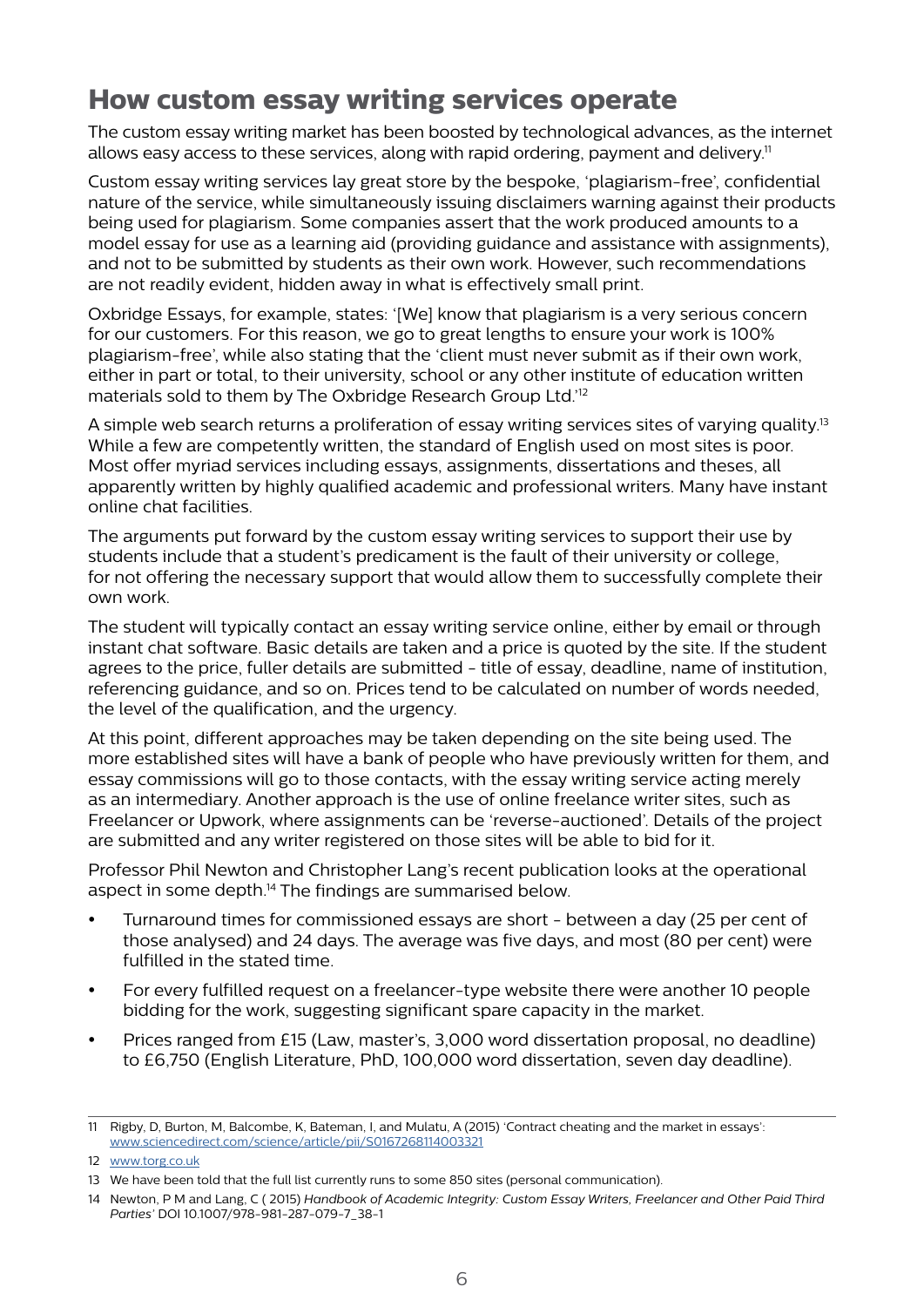# **Case Study 1: Essay Mills**

Web address:<http://essaymills.com> Content checked: 1 August 2016

## **Extract from the website:**

Do not stress yourself with academic writing pressures when we can deliver the best for you.

An academic assignment can turn into a horrible nightmare within no time. With so many chapters, format requirements and topic explanations, you need to read through various books and websites. In the meantime, you also have to focus on various other tasks including studying and working. A lot of your friends would be enjoying their free time while you would be spending all your free time on research commitments. This actually does not pay off when the quality level is measured. For a student who has not written hard academic assignments before, it is almost impossible to end up with an A or A+ grade. Even if you sacrifice your sleep or use all your free time, you would not be able to deliver at the expected level. Writing an academic paper is a complete process. You have to complete multiple steps to finish the paper.

Plagiarism is unintentional in a lot of cases. You may not know that the content has been copied or not cited properly. Providing a citation for each used source is necessary. Whether you are using a website or a physical source, its citation has to be present in the bibliography of the assignment. Professional writers are already aware of all these requirements and they do not need to be told about anything. Eliminate your tensions forever and hire one of these expert companies to get better results in your paper.

## **The guarantees provided by the site:**

100% Guaranteed plagiarism free 101% Plagiarism Free Excellent 24-7 customer support 100% privacy and confidentiality Efficient delivery prior to the deadline Master's and PhD writers Extremely high quality services Any citation style & up-to-date sources

**Prices:** Not available.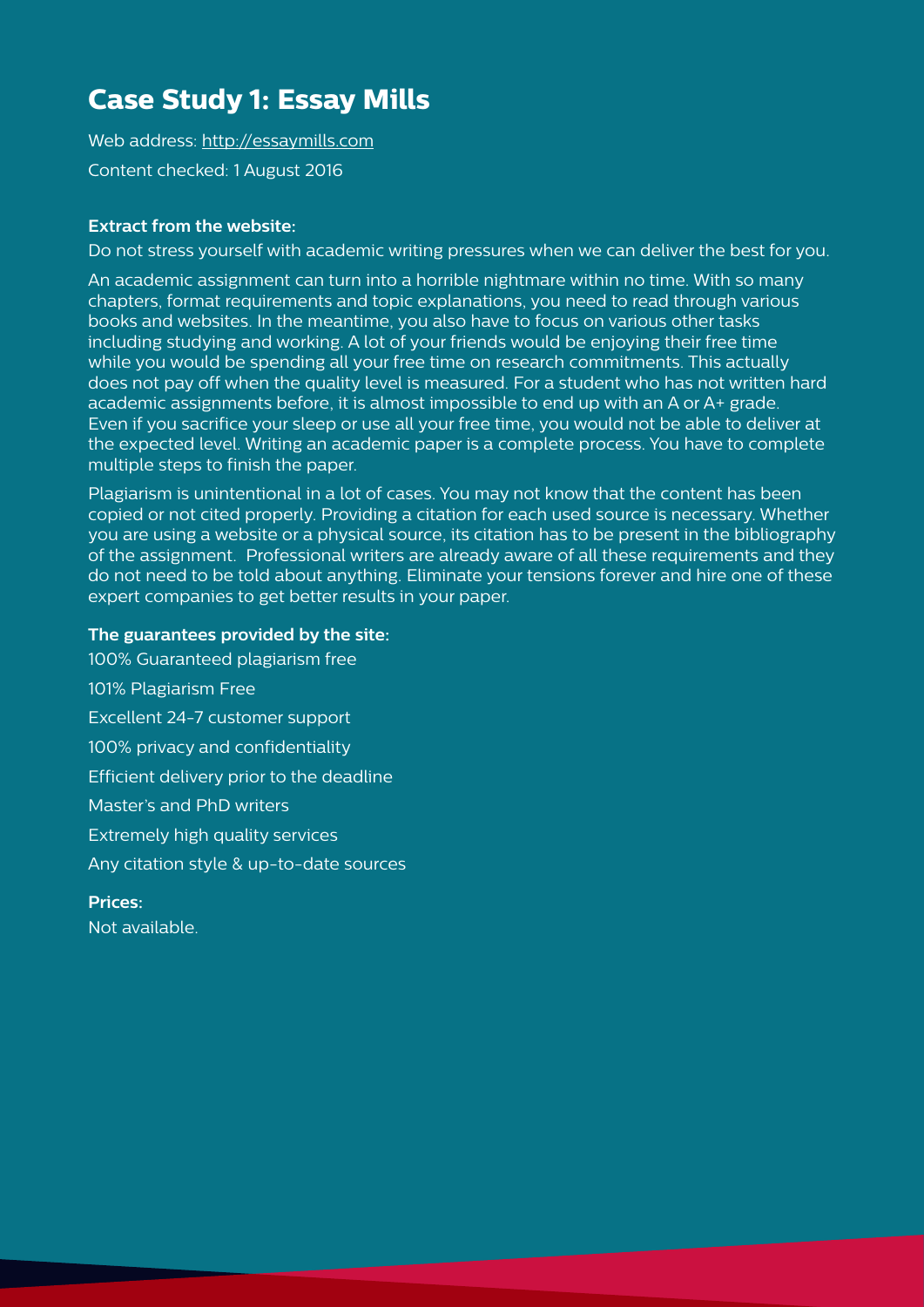## **Who is behind the custom essay writing services?**

We looked at an initial sample of 18 websites that offer essay writing services - a small sample of the number of such sites disclosed by a simple Google search.

Establishing ownership of the sites and where they are based is not straightforward. Five are traceable to companies in the UK, registered with Companies House. Six appear, from the address of the individual who registered the domain name, to be overseasbased. One overseas individual is behind at least two of the sites. Seven use web hosting companies that do not pass on their customers' details to<https://who.is> (a URL registration database), effectively making them anonymous.

Companies House data is limited. These organisations have sufficiently small declared assets to be exempt from full accounts returns so it is impossible to say how much money they are making.

We have not, at this stage, explored beyond the essay writing service websites themselves to the people who actually write the essays, including, for example, information about their qualifications and expertise.15

<sup>15</sup> The work by Dave Tomar, *The Shadow Scholar - How I made a living helping college kids to cheat (2013)*, is regarded as a pivotal work in purporting to represent the perspective of someone actually providing custom essays (in the USA).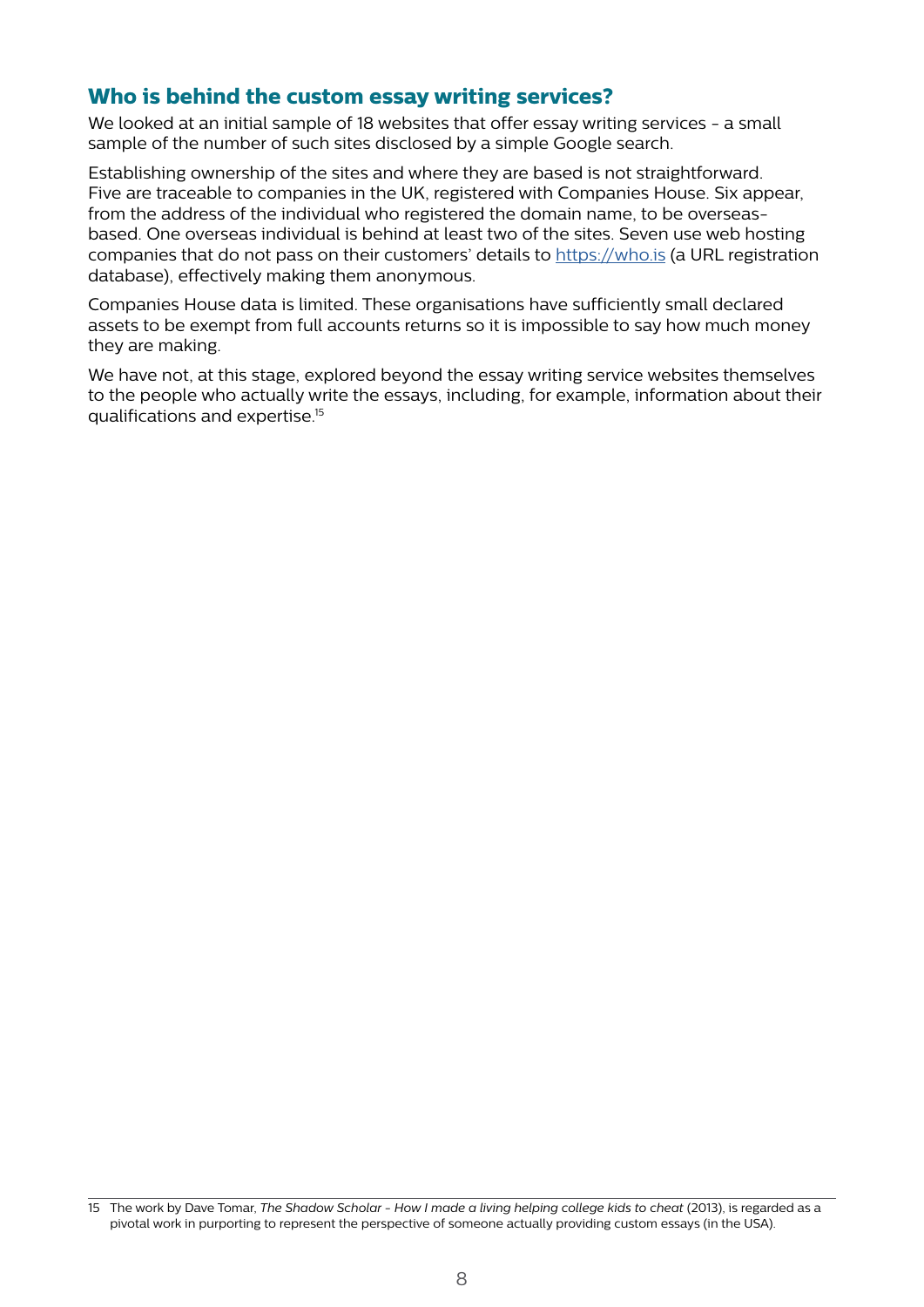# **Why students plagiarise**

Many students who plagiarise do not do so intentionally. They may be unclear about what constitutes plagiarism and therefore may not realise they are inadvertently submitting plagiarised work.16

However, under certain circumstances, students are prepared to deliberately cheat by commissioning and submitting work as their own; that is, in order to gain advantage commensurate with the level of risk (Clarke and Lancaster, 2006, Rigby et al, 2015). The lower the likelihood of being caught, the more likely students are to make use of custom essay writing services, even at a cost.

We might expect a proliferation of custom essay writing services to drive up competition and drive down prices; greater competition might lead to an increase in the 'quality' of the commissioned work, while lower prices might have the opposite effect. It is evident from only a brief search that very many companies exist, most of them being of questionable quality. Although some students may continue to make use of these companies, many may, after submitting the commissioned work and not receiving the anticipated grade, lose faith in the services of such companies. Certainly there are articles, $17$  websites and blogs highlighting the grievances of disgruntled students who themselves feel cheated.

Cultural differences also play a part, particularly where cultural values and conventions influence academic practice. Of the reported 50,000 students at British universities who have been caught cheating in the past three years, there are concerns that a disproportionate number are foreign students.18 Cultures vary in their interpretations about what is and what is not acceptable in academic writing. Learning styles will also play a part, with those who have previously relied on memorisation and rote learning processes finding it difficult to make the transition to becoming analytical, critical thinkers with the ability to express their own opinions in their own words. Language competence or proficiency, particularly where English is not the first language, also affects a student's ability to write in their own words.

Universities have faced criticism that they are enrolling international students with a poor command of the English language simply because they pay higher fees.19 Some international students who struggle with university-level study but are determined to achieve their paidfor qualification at any length, may resort to cheating. The Times in 2016 suggests that, according to data obtained through the Freedom of Information Act, foreign students are four times more likely to cheat.20

External pressures - be they financial, or relating to family or work - also have an impact. Parental pressure and fear of failing, or the need to get a particular grade or mark to progress into employment or onto higher level qualifications, may lead to students submitting plagiarised work. It is also reasonable to surmise that poor time-management skills, either because students have left the work to the last minute, or because they are facing multiple deadlines along with other commitments, may also compel students to resort to taking shortcuts such as copying text from other sources without appropriate referencing.

Finally, studies agree that some students resort to plagiarism simply because they are lazy and want to find the easiest route through the assessment process.<sup>21</sup>

<sup>16</sup> See note 11.

<sup>17</sup> [www.theguardian.com/money/2016/jul/09/essay-bought-online-errors-refund?CMP=Share\\_iOSApp\\_Other](http://www.theguardian.com/money/2016/jul/09/essay-bought-online-errors-refund?CMP=Share_iOSApp_Other)

<sup>18</sup> See note 8.

<sup>19</sup> [www.timeshighereducation.com/news/best-university-workplace-survey-unease-at-inadequate-language](https://www.timeshighereducation.com/news/best-university-workplace-survey-unease-at-inadequate-language-skills/2018345.article)[skills/2018345.article](https://www.timeshighereducation.com/news/best-university-workplace-survey-unease-at-inadequate-language-skills/2018345.article)

<sup>20</sup> See note 8.

<sup>21</sup> [https://offices.depaul.edu/oaa/faculty-resources/teaching/academic-integrity/Documents/Top%20Ten%20Reasons%20](https://offices.depaul.edu/oaa/faculty-resources/teaching/academic-integrity/Documents/Top%20Ten%20Reasons%20Students%20Plagiarize%202012.pdf) [Students%20Plagiarize%202012.pdf](https://offices.depaul.edu/oaa/faculty-resources/teaching/academic-integrity/Documents/Top%20Ten%20Reasons%20Students%20Plagiarize%202012.pdf) <http://www.trafford.ac.uk/static/plato/plagiarism1/why.html> [http://tlt.psu.edu/plagiarism/instructor-guide/why-students-plagiarize](http://tlt.psu.edu/plagiarism/instructor-guide/why-students-plagiarize )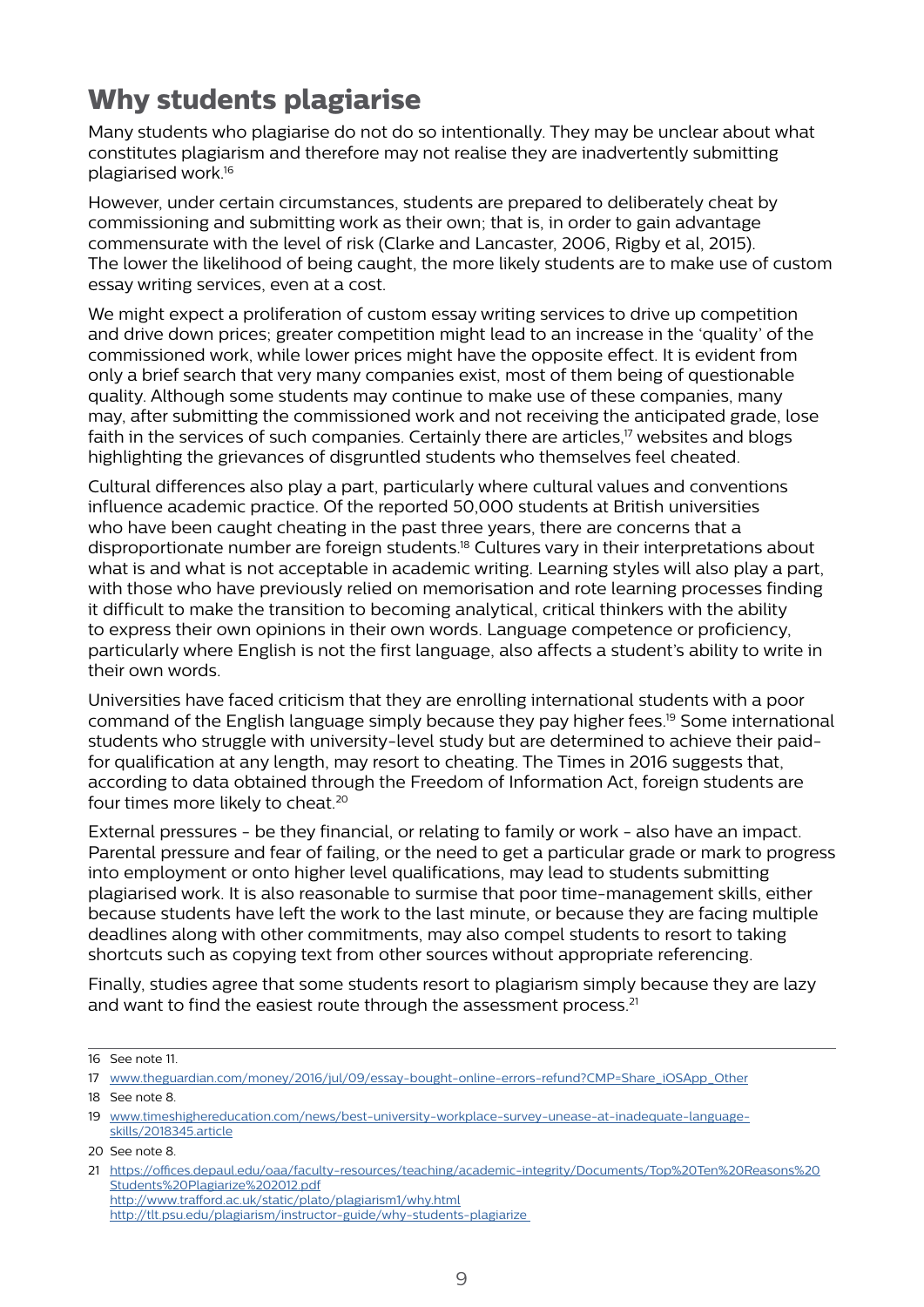## **Are students being misled?**

Disclaimers that customers should not pass off the products as their own tend to be well concealed on the websites of such services. Once the potential client begins to engage with the service the message changes. Clients can then be told, conversely, that it is acceptable to submit the products as their own work.<sup>22</sup>

Essay writing services go to great lengths to promote their products as consisting of original content that is guaranteed to be plagiarism-free. They are more circumspect when it comes to stating what the products can be used for. Generally, only an in-depth search of the website will reveal any exhortation that their products should not be submitted as if they were the student's own. However, if a student is prepared to cheat and pay a third party to do their work it is unlikely they will be interested in searching for disclaimers or reading terms and conditions, or be deterred by them even if they found them. There are ample reasons to deduce that these sites are knowingly encouraging or enabling academic offences; similarly it can be argued that students are not being misled and that they willingly enter into such arrangements.

<sup>22</sup> Ofqual-commissioned independent research into essay writing services: <http://webarchive.nationalarchives.gov.uk/20141031163546/http://ofqual.gov.uk/news/cheating-risk-online-essays> Similar companies examined, but study looked at high-school level qualifications.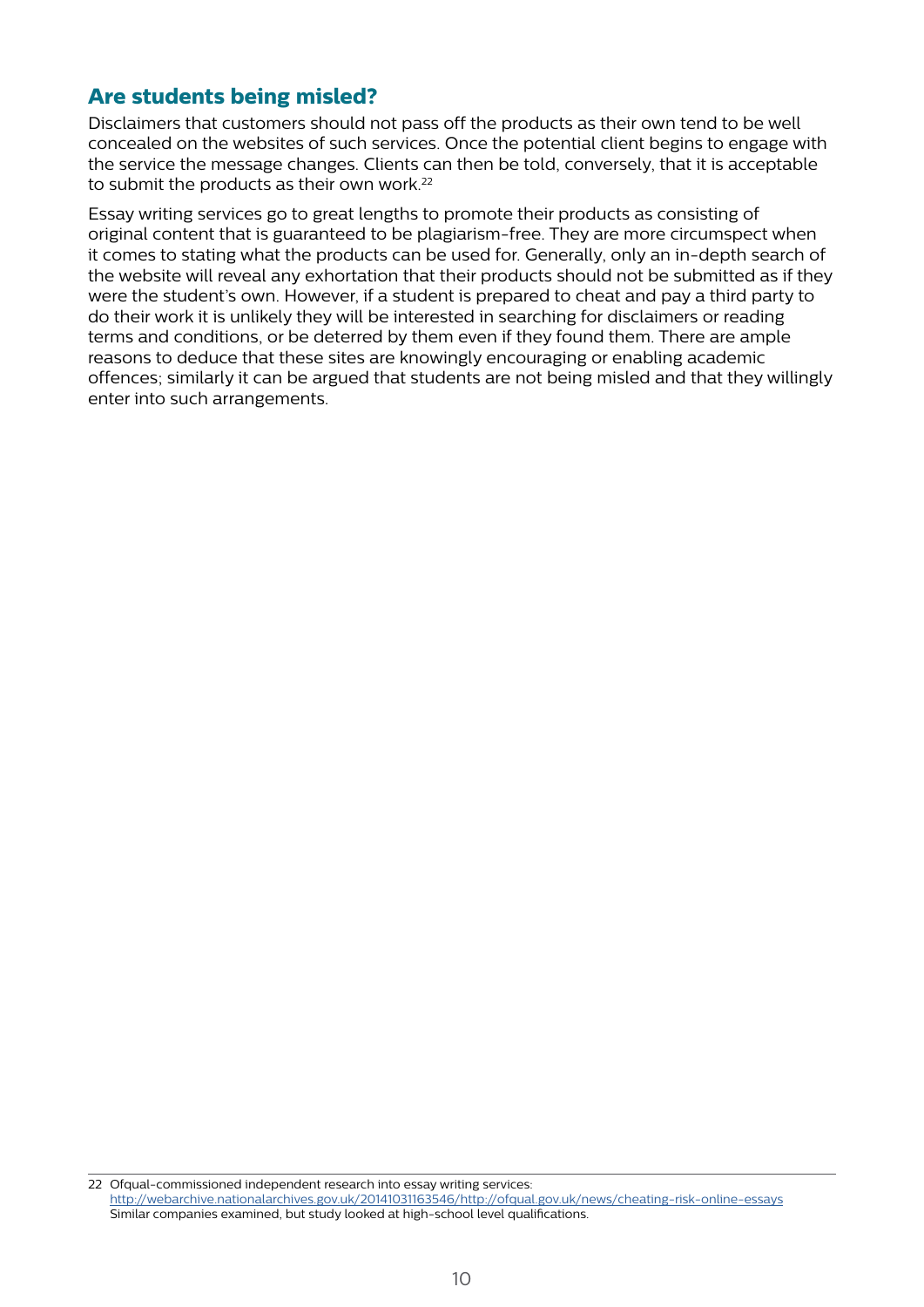# **Case Study 2: Essay Tigers**

Web address: [www.essaytigers.co.uk](http://www.essaytigers.co.uk)

Content checked: 1 August 2016

## **Extract from the website:**

Plagiarism Free Papers: Our writers only deliver original content to you. All essay papers and articles are run through plagiarism detection software to ensure their originality. That is what guarantees that you never get copied content!

Every piece of writing that is written by our writers is put through a sophisticated set of software that can detect even the smallest trace of copy and pasted material!

- Zero percent plagiarism guaranteed
- Plagiarism report provided, if needed

FAQ: Does the agency guarantee that the content will not be plagiarized?

Yes, we guarantee that all the papers that we deliver are free from any copied material. To ensure this, we pass our papers through a software that generates a report indicating the plagiarism percentage. We deliver this report to the client too, when asked.

Have you ever been in a situation where either one or all the points have been true?

- Are you too busy with another assignment?
- Are you not in the mood of doing any assignment?
- Does this particular assignment bore you?
- You would rather be doing something else?

If that's the case, then you need an online essay help. And EssayTigers.co.uk is here to help you because we are easily the best essay writing service [sic] UK and all over the globe too.

## **The guarantees provided by the site:**

Incredible Features 100% Premium Quality Non-Plagiarized Content 275 Words/Page Timely Delivery Professional Writing Team Money-Back Assurance 24/7 Customer Support **Prices:**

£8.67 per page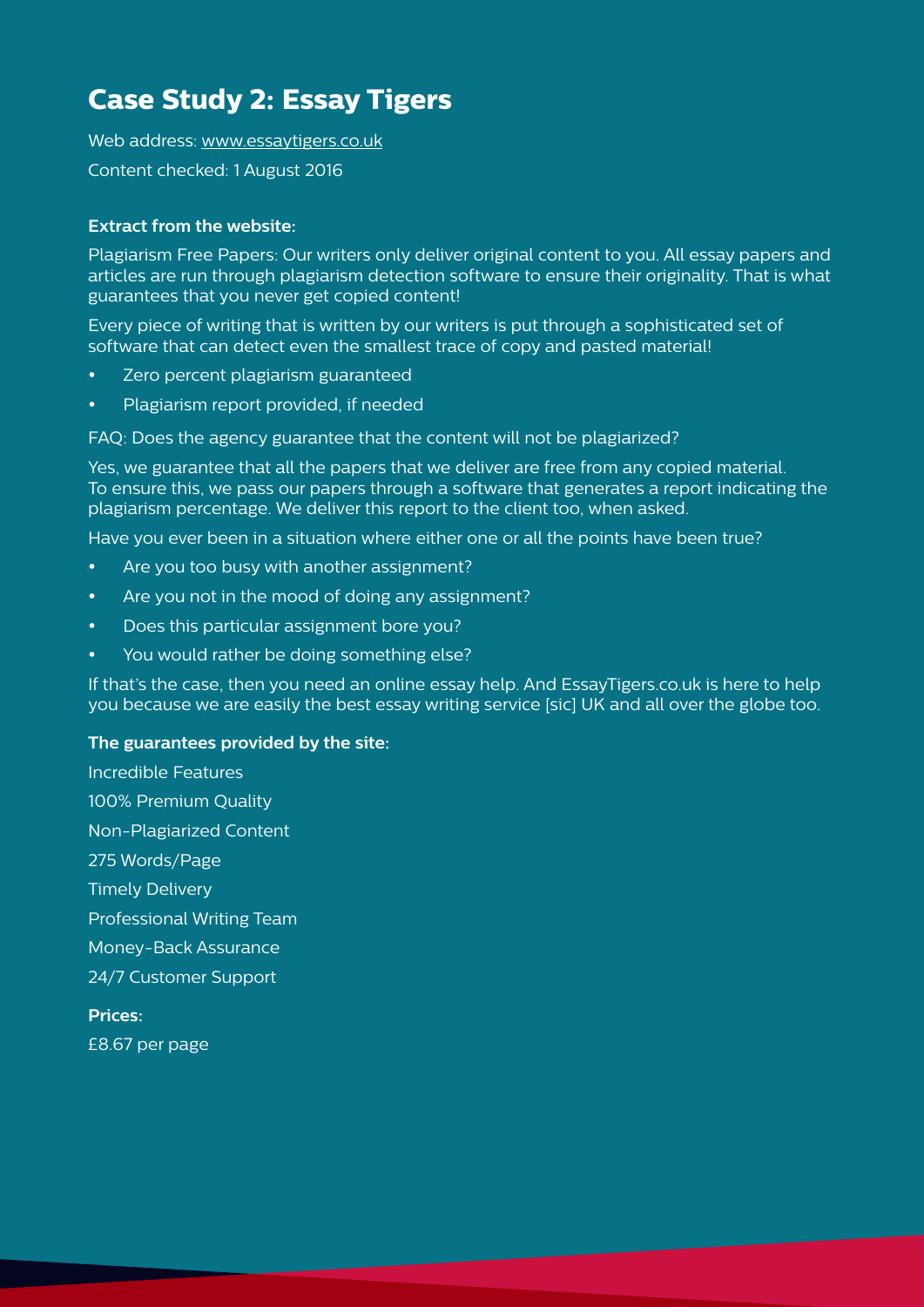# **QAA's role in preventing custom essay plagiarism**

At time of writing, QAA has no legal or regulatory powers to take action against essay writing services websites or ghost-writers or against students guilty of plagiarism.

In the UK, higher education institutions with degree awarding powers are responsible for the academic standards of their awards. These responsibilities are set out in the UK Quality Code for Higher Education (Quality Code),23 published by QAA following extensive consultation with the higher education sector and other stakeholders. Where higher education programmes are delivered in partnership, for example, through a further education college or a private college, the degree-awarding body's ultimate responsibility for standards cannot be delegated.

Under its Concerns Scheme,<sup>24</sup> OAA can investigate some higher education providers where there are concerns about academic standards and quality, and about information that higher education providers make available about their provision, and where we think that such concerns indicate serious systemic or procedural problems. We can, for example, investigate the failure of a provider to follow their own plagiarism procedures if we become aware that their responsibilities as set out in the Quality Code are not being met.

## **Relevant UK expectations**

Specifically, the Quality Code makes explicit that higher education qualifications can only be awarded where both the threshold standards - the minimum acceptable level for an award - and the degree-awarding body's own academic standards have been met, and where achievement of the intended learning outcomes has been demonstrated through assessment processes that are equitable, valid and reliable.

The following are extracts from the Quality Code, parts  $A^{25}$  and  $B^{26}$ .

#### **Expectation A3.2**

Degree-awarding bodies ensure that credit and qualifications are awarded only where:

- the achievement of relevant learning outcomes (module learning outcomes in the case of credit and programme outcomes in the case of qualifications) has been demonstrated through assessment
- both the UK threshold standards and the academic standards of the relevant degree-awarding body have been satisfied.

#### **Expectation B6**

Higher education providers operate equitable, valid and reliable processes of assessment, including for the recognition of prior learning, which enable every student to demonstrate the extent to which they have achieved the intended learning outcomes for the credit or qualification being sought.

## **Indicators of sound practice relating to assessment**

The Quality Code also sets out in its chapter on assessment (Chapter B6) the importance of developing in students the understanding of, and skills for, 'good academic practice' and the need to tackle 'unacceptable academic practice' (embracing all forms of academic cheating, misconduct and plagiarism). These indicators reflect the ethos of UK higher education, that students have a responsibility to engage in their learning and to develop and be developed as autonomous learners.

<sup>23</sup> UK Quality Code for Higher Education: [www.qaa.ac.uk/assuring-standards-and-quality/the-quality-code](http://www.qaa.ac.uk/assuring-standards-and-quality/the-quality-code)

<sup>24</sup> QAA Concerns Scheme: [www.qaa.ac.uk/concerns/concerns-about-providers](http://www.qaa.ac.uk/concerns/concerns-about-providers)

<sup>25</sup> Quality Code, Part A: [www.qaa.ac.uk/assuring-standards-and-quality/the-quality-code/quality-code-part-a](http://www.qaa.ac.uk/assuring-standards-and-quality/the-quality-code/quality-code-part-a)

<sup>26</sup> Quality Code, Part B: [www.qaa.ac.uk/assuring-standards-and-quality/the-quality-code/quality-code-part-b](http://www.qaa.ac.uk/assuring-standards-and-quality/the-quality-code/quality-code-part-b)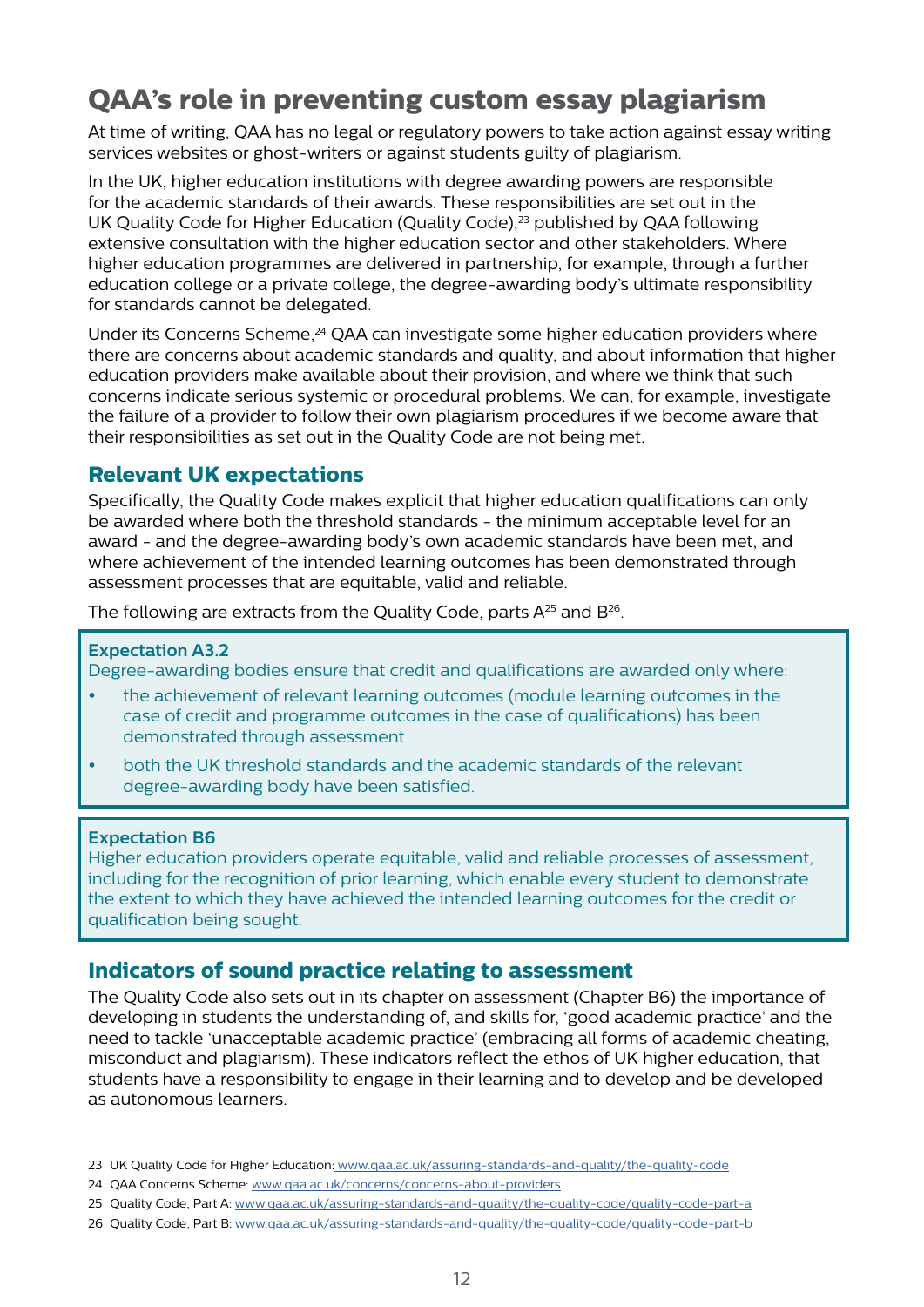*Chapter B6* contains the following indicators of sound practice<sup>27</sup> relating to acceptable and unacceptable academic practice.

Students are provided with opportunities to develop an understanding of, and the necessary skills to demonstrate, good academic practice. (Indicator 7)

Higher education providers operate processes for preventing, identifying, investigating and responding to unacceptable academic practice. (Indicator 14)

## **Reviews of higher education providers**

QAA has conducted reviews of UK higher education providers, those with degree awarding powers and those who deliver programmes on behalf of degree-awarding bodies, and published the reports of these reviews.28

Each review addresses whether the provider is meeting the Expectations set out above, based on evidence of the provider's regulations, policies and procedures, and on peer reviewers talking to staff and students.

Where shortcomings are identified, our reviewers make appropriate recommendations, which the provider responds to in its published action plan. Review reports also identify affirmations<sup>29</sup> and features of good practice.<sup>30</sup> Here are some anonymised examples:

#### **Good practice**

#### **Provider #1**

#### **The integration of plagiarism detection into the assessment process, and the transparent and rigorous enforcement of the College policies when plagiarism is detected.**

Students are introduced to academic plagiarism detection software at induction and all student work is submitted through this on the virtual learning environment. The process is applied rigorously, and prompt and effective action taken in cases where plagiarism is identified. Feedback on student work is specific and detailed, and is obtained through a number of written, oral and online mechanisms. Students consider it to be an important aspect of their learning. Plagiarism detection software is used to provide formative feedback to assist students in avoiding plagiarism, and is effectively integrated into the virtual learning environment for online submissions.

#### **Recommendations**

#### **Provider #2**

#### **Ensure that students have access to resources that prevent unacceptable academic practice.**

The College has installed plagiarism-detection software, which students can access via the College's virtual learning environment. However, the plagiarism-detection software is not embedded in student practice as an aid to managing and developing good academic writing skills. There is a lack of awareness among higher education students of the availability of the plagiarism-detection software, its function or how to use it. Teaching staff across all higher education programmes do not routinely encourage its use.

<sup>27</sup> Indicators of sound practice are not mandatory but help higher education providers address their responsibilities as defined in the Expectations.

<sup>28</sup> QAA review reports: [www.qaa.ac.uk/reviews-and-reports](http://www.qaa.ac.uk/reviews-and-reports)

<sup>29</sup> Affirmations are actions that higher education providers are taking in response to recommendations for improvement by QAA reviewers.

<sup>30</sup> To view examples, visit the QAA Knowledgebase, [www.qaa.ac.uk/research/knowledgebase-search,](http://www.qaa.ac.uk/research/knowledgebase-search) and search 'recommendations' using keywords 'misconduct' or 'plagiarism'.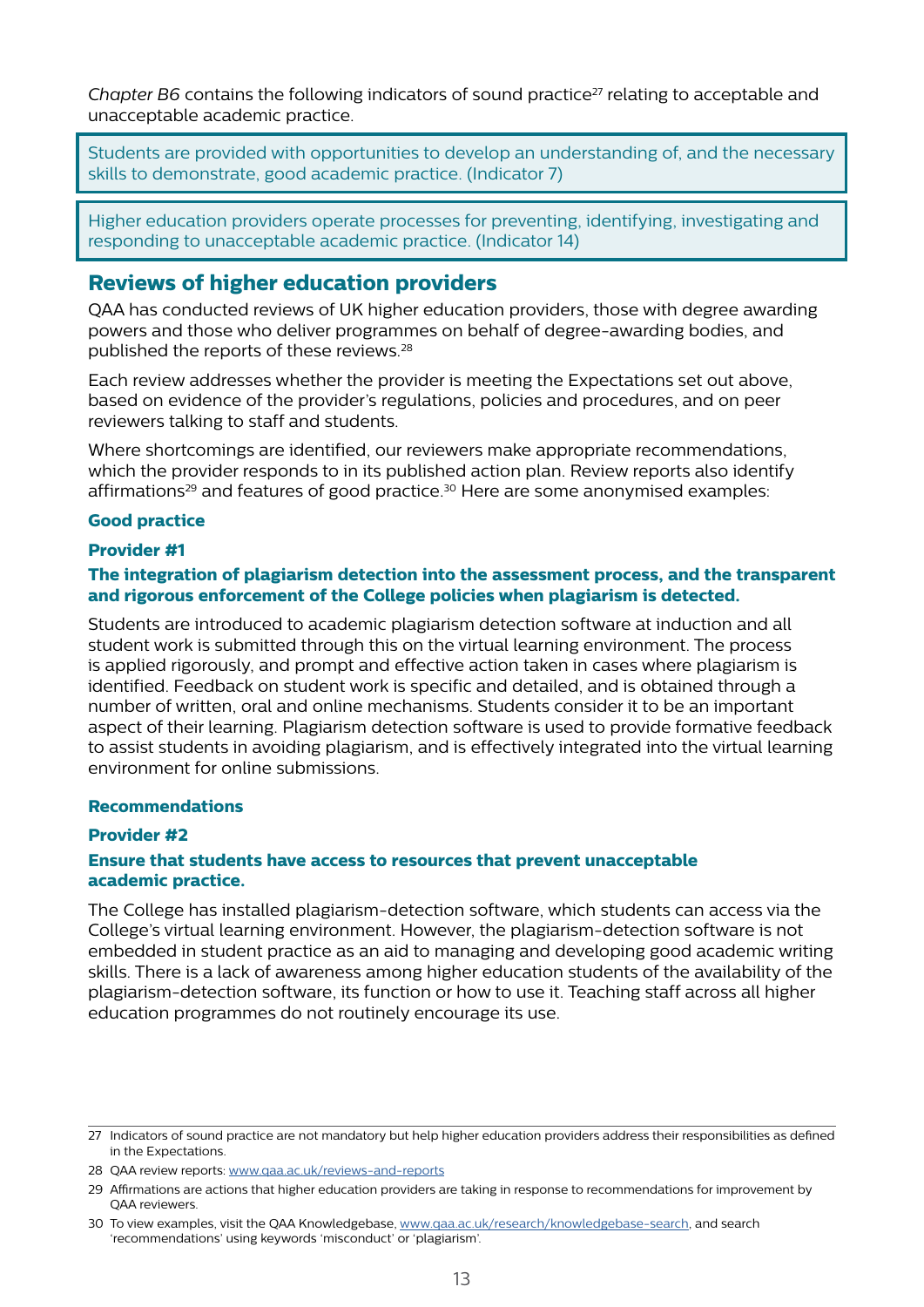## **Affirmations**

## **Provider #3**

## **The actions being taken to implement the Plagiarism and Academic Malpractice Policy to ensure the extension of plagiarism-detection software across all higher education courses.**

Plagiarism-detection software has not previously been used for higher education courses. Instead, staff have been expected to use their experience and knowledge of individual students to detect instances of plagiarism and then liaise with university link tutors to award penalties. The College is currently piloting plagiarism-detection software on two programmes. Students are made aware of plagiarism and its consequences during induction, at workshops and course lectures, and in handbooks, and sign a declaration as part of the course assessment sheet.

#### **Provider #4**

## **The action being taken to identify and address the causes of high academic misconduct cases among international students.**

Written and verbal information on expected academic conduct is provided to students at induction and at appropriate points throughout their course of studies. The penalties for academic malpractice are clearly published in course guides and in the Academic Regulations. While a range of support is available to all students in understanding and avoiding academic malpractice, there is a disproportionately high number of academic misconduct cases among international students, particularly at postgraduate level. The Students' Union has also identified this as an area requiring attention. The University, through its analysis of academic misconduct data, has acknowledged this as an area for improvement, and has established a working group to further develop the information, support and training made available to staff and students.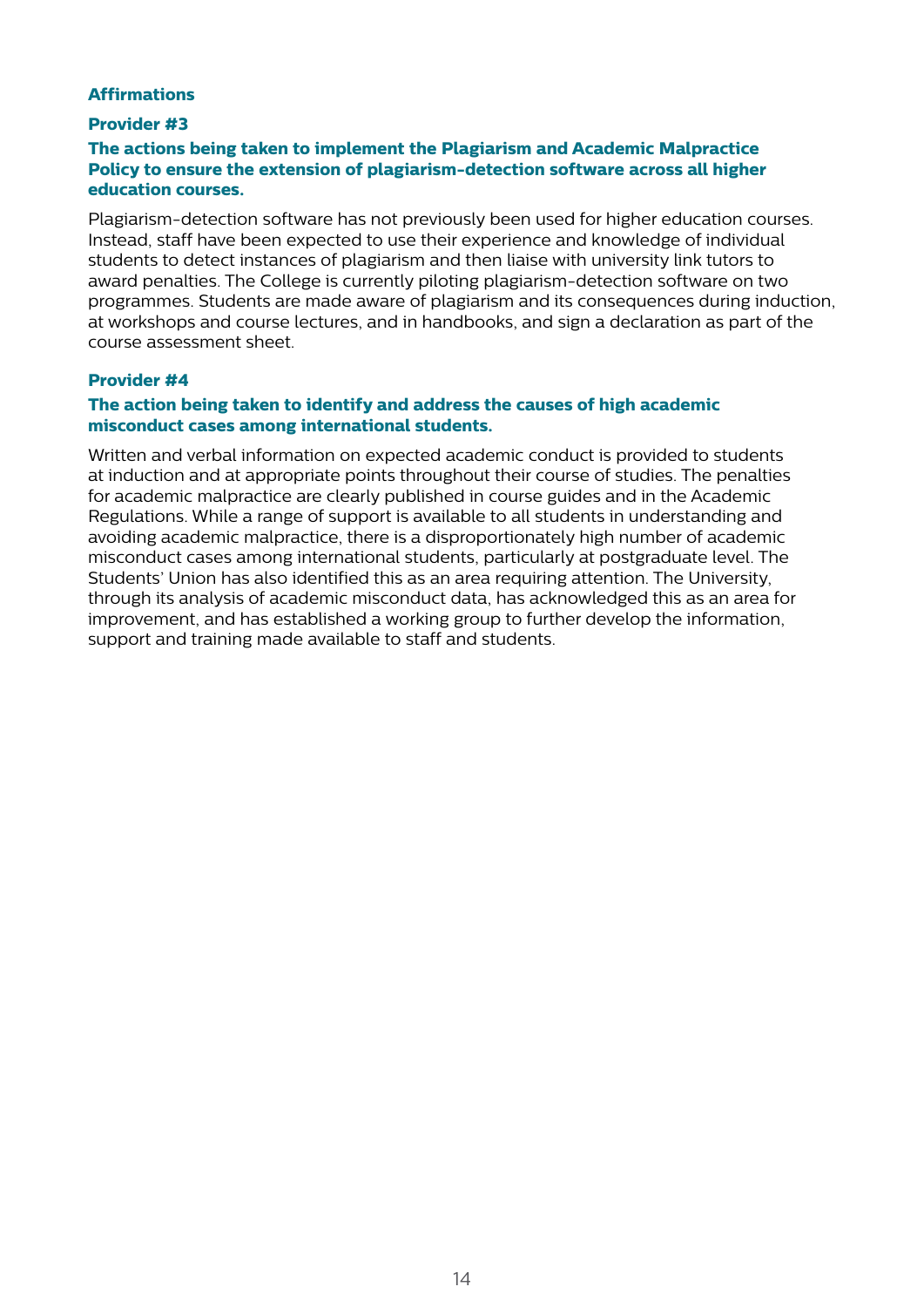# **Case Study 3: Paperduenow**

Web address: [www.paperduenow.com](http://www.paperduenow.com)

Content checked: 1 August 2016

## **Extract from the website:**

100% Custom Essays

At PaperDueNow.com, we have expert writers available to write excellent papers for you on any given topic. You won't get pre-written or plagiarized essays with us - we only offer custom written papers of the highest quality.

## **The guarantees provided by the site:**

Plagiarism 100% free

Completely anonymous 100% privacy

100% money back guarantee

We understand the deplorable consequences of plagiarism for students, and that is why we guarantee that every page of every order at PaperDueNow.com is original. We can be certain of this thanks to the innovative and trustworthy plagiarism detection service WebCheck. It scans papers to make sure they are plagiarism-free. The service won't share the contents of your documents with third parties or save them in a database.

This way, we can be absolutely certain that when your professor scans your paper, it will show as original.

'These guys saved my life! They not only wrote a perfect essay for me in two days, but did it at such a high level that my professor was impressed with it and I got an "A"! It was great! Now all my friends know about you and they are all thankful to me for the helpful resource I shared with them.'

## **Prices:**

Prices starting from \$9.97/page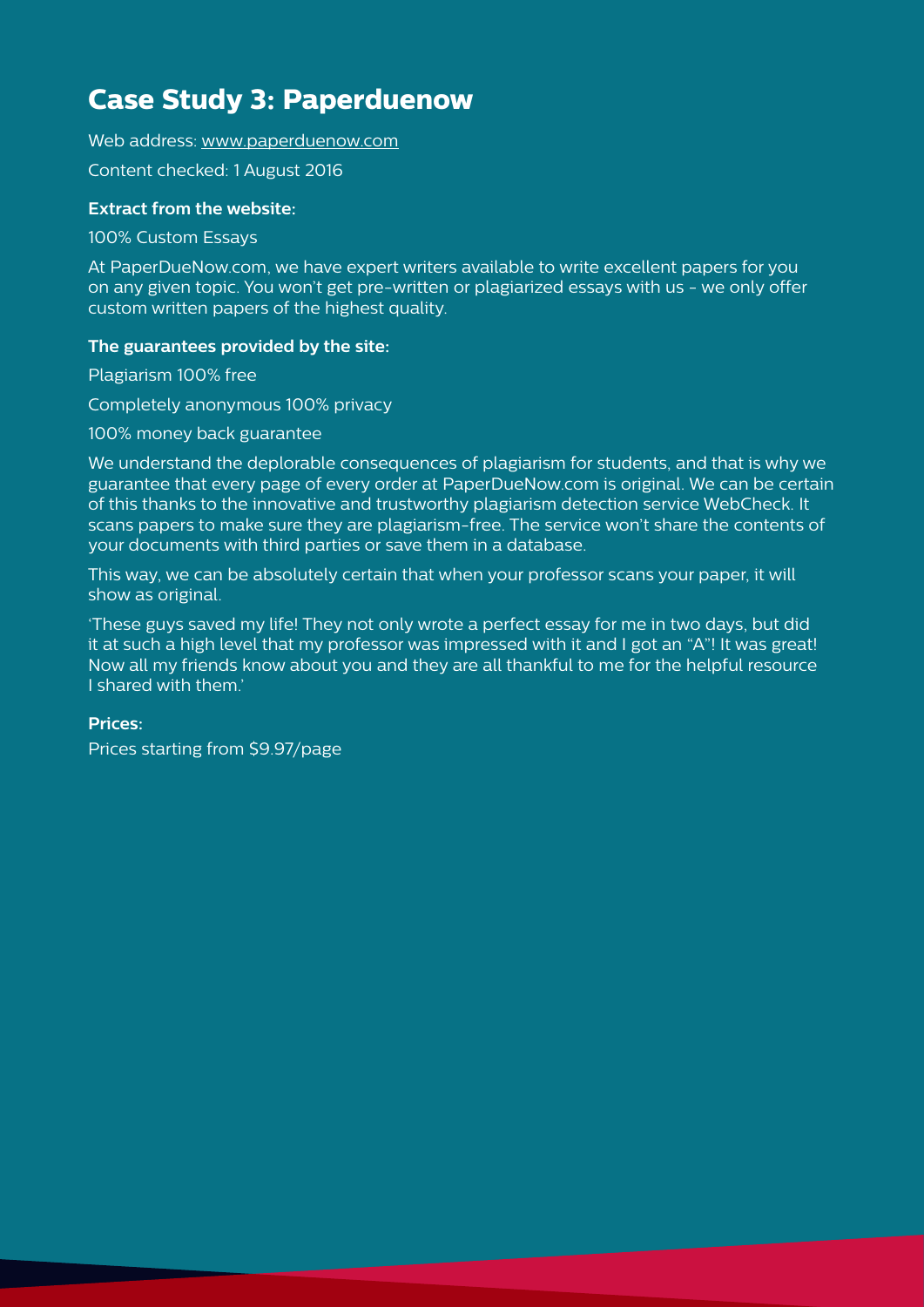# **Next steps: a partnership approach to tackling the problem**

At the end of June 2016, we brought together a group of academics, politicians, representative and sector organisations, and professional, statutory and regulatory bodies (PSRBs) to share the findings of this research and other evidence, and to explore ways to tackle the issue. We have set out a series of proposed actions that can be summarised in three words: Education. Deterrence. Detection.

Our own research and the stakeholder forum have affirmed our view that there is no single solution and that a range of organisations, including us, need to take action on a number of fronts. Working together in partnership or collaboration with other bodies, we will explore:

- regulation of custom essay writing services including controlling their ability to advertise
- working with universities and colleges to: increase staff understanding of the threat posed by this form of cheating; amend assessment design; reduce the scope for cheating; improve detection and develop penalties (following due process)
- raising student awareness of why such conduct is unacceptable and the likely consequences.

## **UK regulation of custom essay writing services**

We have looked at the legal position and at other regulatory powers that may enable intervention in custom essay writing services.

## **Current law**

Both legislation and case law suggest that there is limited scope currently to address the behaviour of custom essay writing services or to challenge the conduct of students who use such sites.

The nearest applicable legislation is the Fraud Act 2006, section 2 of which addresses fraud by false representation which could be applied to a student submitting an essay written by a third party. This raises the question whether the supplier of the essay is then liable for inciting, encouraging or attempting to procure fraud (for example, under ss44-46 of the Serious Crime Act 2007).<sup>31</sup>

Case law appears to indicate a reluctance on the part of the courts to be involved in cases involving plagiarism, deeming this to be a matter for academic judgement that falls outside the competence of the court (Hines v Birkbeck College [1985] 3 All ER 15).

## **The Committee of Advertising Practice and UK Advertising Codes**

The Committee of Advertising Practice (CAP) writes and maintains the UK Advertising Codes<sup>32</sup> that would be applicable to UK-based custom essay writing services. The Advertising Standards Authority (ASA) administers complaints against those Codes.

The UK Advertising Codes state that, if UK customers are targeted by advertisements from non-UK websites, those sites will be subject to the jurisdiction of their home country, not that in the UK. Given the international ownership of many such sites, this approach may have limited impact.

The rules in the Codes state that marketing communications must be legal, decent, honest and truthful. They should not bring marketing into disrepute. We consider that an organisation offering a product that (despite disclaimers) appears to have been designed for purposes of cheating in a programme of study is not acting decently and honestly.

<sup>31</sup> See for example Saunders, N (2006) 'Combatting plagiarism - towards a new definition of academic misconduct', Education Law Journal paras 285-6, and the Crown Prosecution Service note on these provisions: [www.cps.gov.uk/legal/d\\_to\\_g/fraud\\_act/#a07](http://www.cps.gov.uk/legal/d_to_g/fraud_act/#a07)

<sup>32</sup> [www.cap.org.uk/Advertising-Codes.aspx](http://www.cap.org.uk/Advertising-Codes.aspx)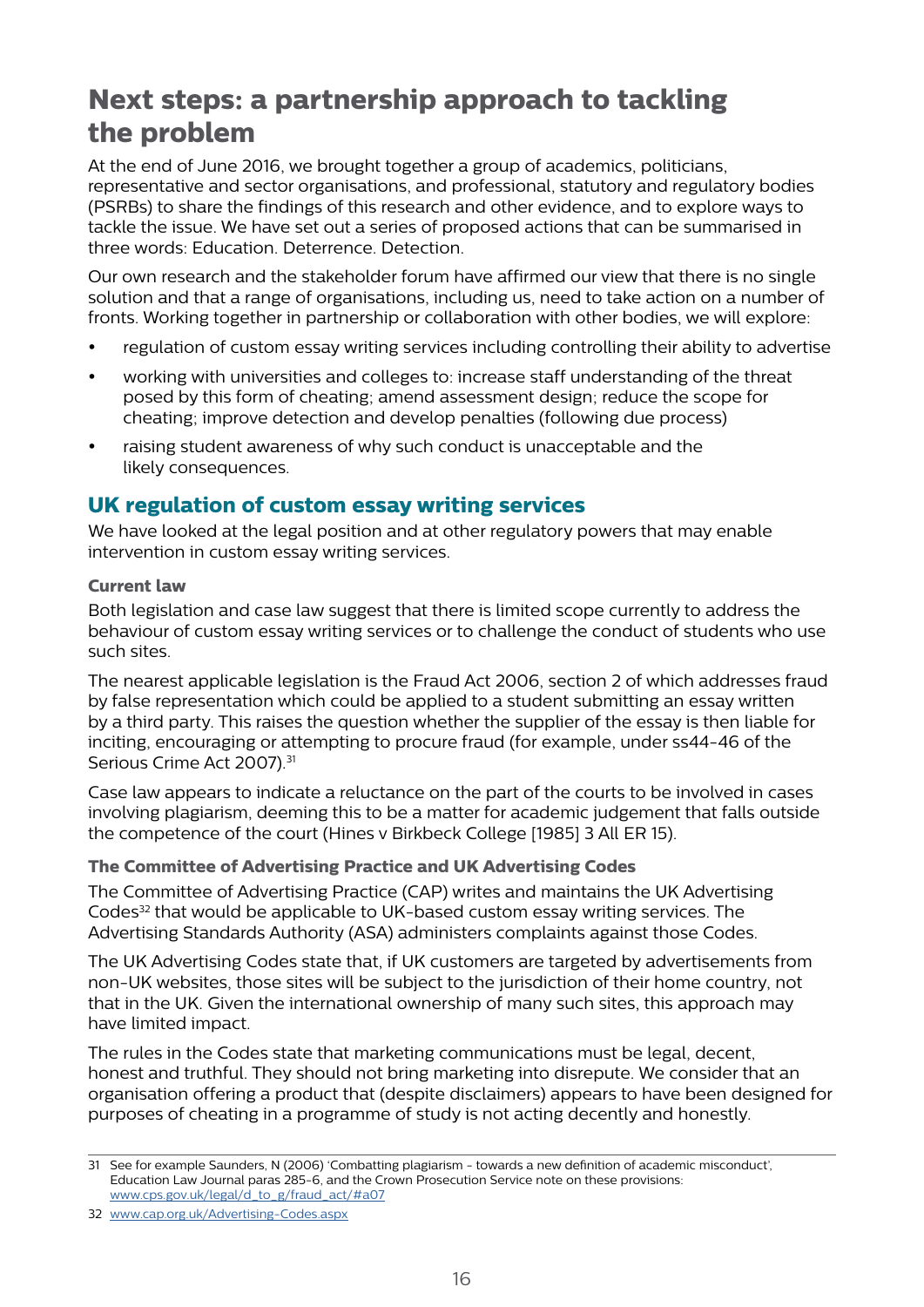A complaint to the ASA could suppress the activities of some suppliers, but only those not careful enough to have clearly stated that their products are for research only. Overseas sites are beyond the ASA's jurisdiction. The ASA's powers include listing non-compliant websites, asking search engines to remove paid-for advertisements, and running AdWords campaigns to warn consumers. However, the ASA is itself a voluntary code.

Ofcom does not have the power to take action against websites offering products that may be used in academic offences.

We will submit a formal complaint to the Advertising Standards Authority, using a test case of a sample of UK-based essay writing services websites.

#### **Approaching the advertisers**

Following a complaint by the BBC (and others) to Transport for London (TfL), advertisements that had appeared on the London Underground for a website called OKEssays<sup>33</sup> in April 2016 were removed and TfL agreed to revise its policy regarding such advertisements. We will approach other potential sources of advertising for such sites to make them aware of the nature of these websites and the 'service' they purport to provide, as well as the implications for UK higher education and our students.

#### **Search engines**

We recognise how easily such sites can be found through search engines. Indeed some operators are clearly paying search engine providers to prioritise their sites in search results. Taking a similar approach to advertisers, we want to make it harder to find these sites in the first place. Any actions taken here will be subject to careful analysis of potential legal ramifications.

We will approach advertising companies and each of the main search engine companies asking them not to accept advertisements and to block such sites from search engines.

Later we indicate a number of steps we will take, working with universities and colleges, to seek to stem the flow of advertising within institutions.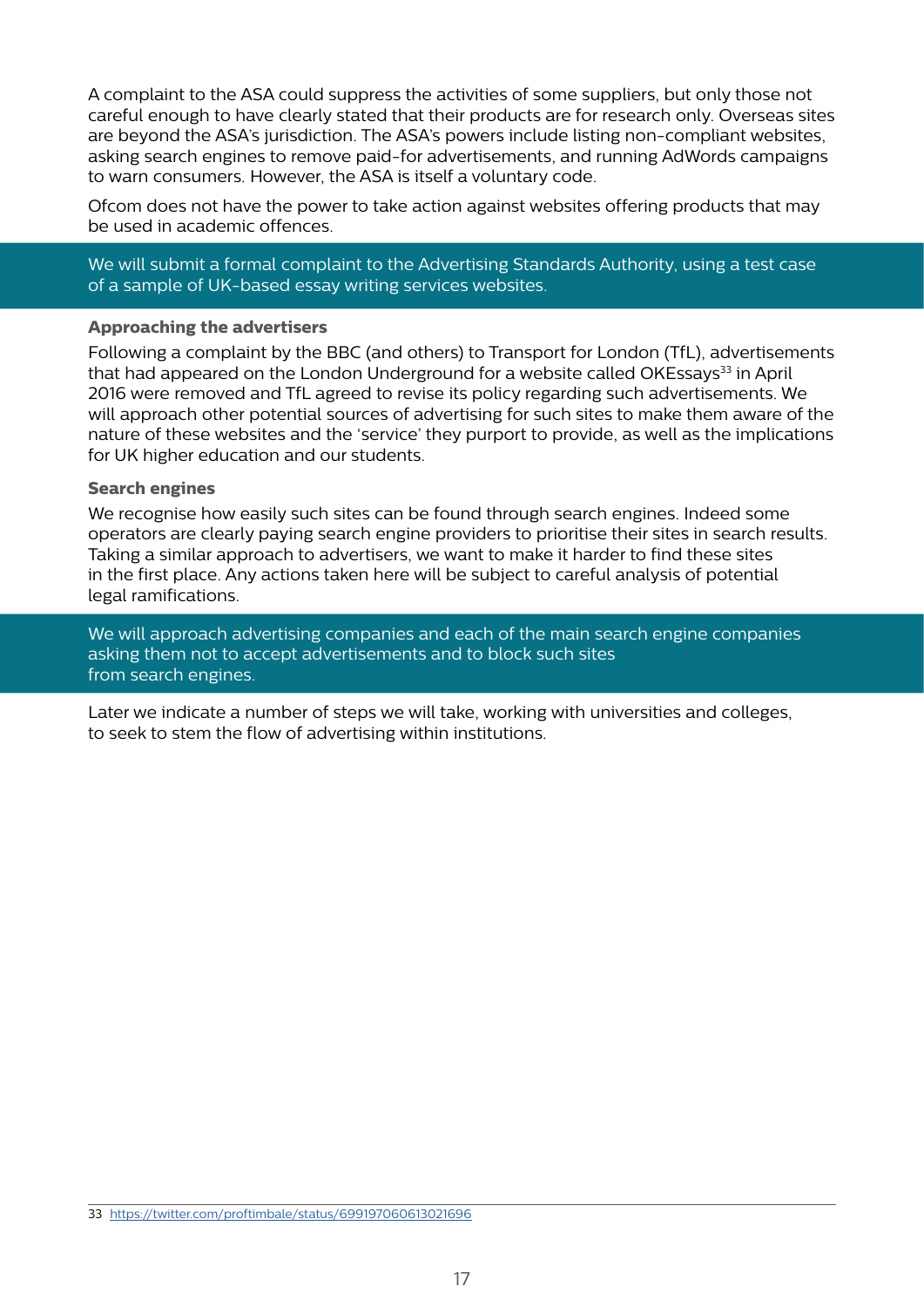# **Case Study 4: Custom Essay Writer**

Web address: [http://customessaywriter.co.uk](http://customessaywriter.co.uk )

Content checked: 1 August 2016

## **Extract from the website:**

Students often ask themselves: "How can I write my essay on time?", "Is there someone who can write my essay for me?", "How can I get a good grade?" or "Which company can I entrust to write an essay for me?"

These questions are typical for most students. Students have different responsibilities, including jobs, family duties, hobbies and other activities that interrupt their studying and makes it impossible to write all the required tasks in a short period of time.

You can rest assured that you will get a quality paper that is free from plagiarism. You know the consequences of turning in plagiarized material, and we will never put you at risk of delivering that type of content.

## **The guarantees provided by the site:**

100% confidentiality Plagiarism-free custom essay Affordable prices + discounts Quality guarantee **Prices:**

## Based on an essay of 3000 (12 pages)

| Urgency             | <b>Degree</b> | <b>Masters</b> |
|---------------------|---------------|----------------|
| 3 hours             | £948.27       | £1463.79       |
| 6 hours             | £682.46       | £1054.23       |
| 12 hours            | £491.17       | £757.56        |
| 24 hours            | £353.11       | £545.72        |
| 2 days              | £270.01       | £414.00        |
| $3 \overline{days}$ | £240.01       | £366.03        |
| $4$ days            | £210.01       | £317.98        |
| $5 \overline{days}$ | £180.01       | £270.01        |
| 10 days             | £162.04       | £233.99        |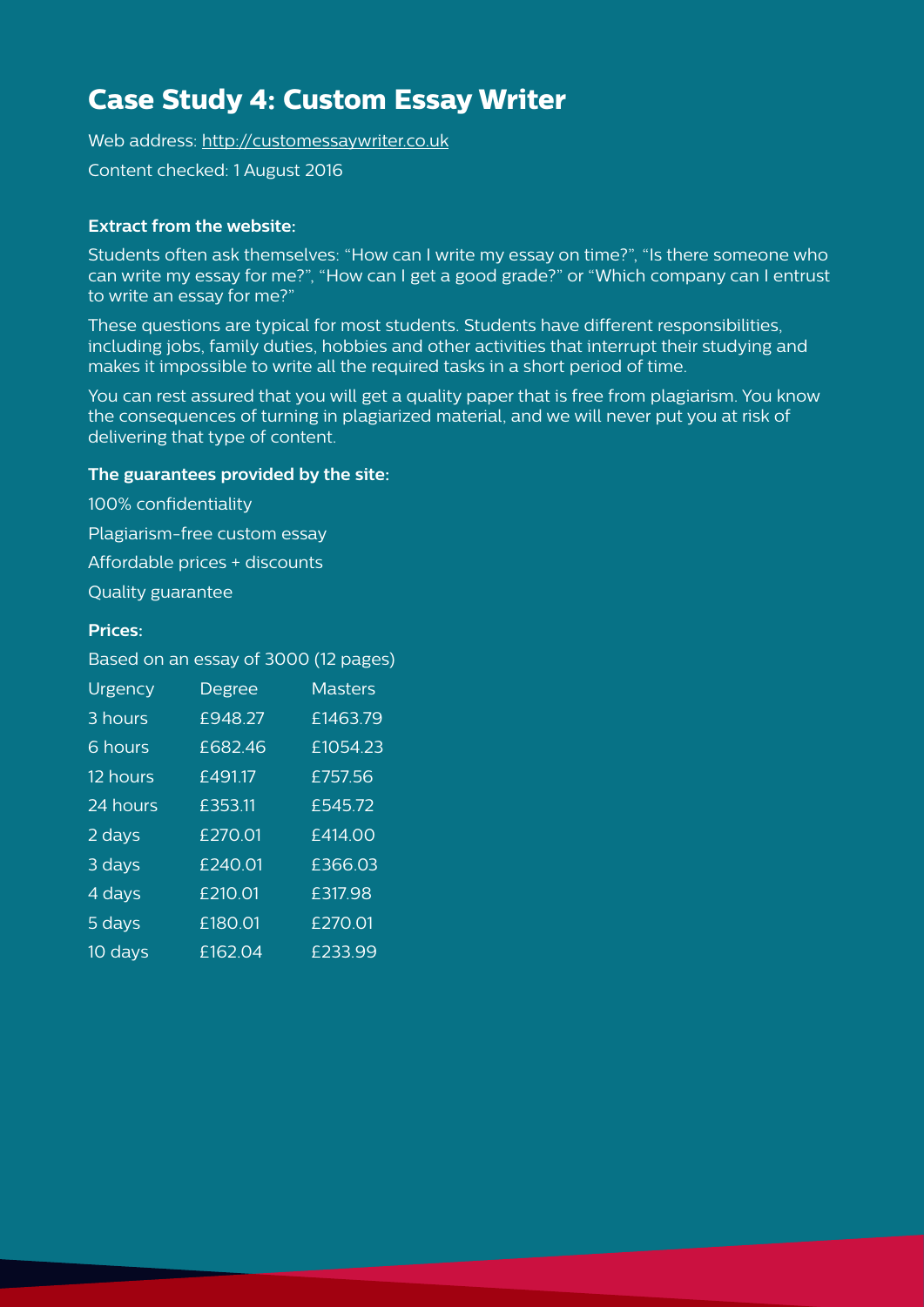## **The potential for new legal powers**

Given the limitations of existing legal and regulatory powers, it is worth considering the potential for the introduction of new legal and/or regulatory powers designed to prohibit or more effectively regulate the activities of these websites. This could, for example, take the form of an offence of aiding or enabling for financial gain individuals to commit acts of academic dishonesty. There may also be lower-level regulations or statutory instruments which could empower an organisation to take action against custom essay writing services. A robust case will be needed, as will careful discussions with the Government on the appropriate legal mechanism. We recognise that the scope of such regulations/legislation would necessarily be limited to the UK, and that the devolved governments may also need to be involved.

QAA's Articles of Association<sup>34</sup> place the responsibility for the promotion and maintenance of quality and standards in higher education in the UK and elsewhere within our scope of responsibilities. As we have stated, we consider that contract cheating poses a clear threat to academic standards and the quality of higher education.

Nevertheless, careful consideration will be needed regarding where the authority to investigate and enforce infringements would rest. It could rest with the proposed Office for Students as regulator, with the work delegated to the Designated Quality Body for which provision is made in the Higher Education and Research Bill currently before Parliament.

We will work with the Government and other agencies to discuss the feasibility and potential efficacy of a range of regulatory and/or legislative solutions, looking at the approach taken in New Zealand for example.<sup>35</sup>

## **Legislation/regulation in other countries**

We have looked at the legal position in other countries and at approaches taken by regulators to identify the scope, and potential limitations, of legal controls over custom essay providers.

## **New Zealand**

Newton and Lang36 (citing Heather and Fensome, 2013) give the example of New Zealand's approach where changes were made to the law in August 2011 to make it illegal to advertise or provide third-party assistance to cheat. Powers were given to the New Zealand Qualifications Authority (NZQA) to prosecute anyone providing or advertising such services. Their website indicates that they have a similar role to QAA in terms of safeguarding qualifications and supporting students in their learning.37

Newton and Lang offer a comparison between this approach and US State legislation (covered more fully below) showing similarities in the powers to control advertising, but indicating that:

 The New Zealand law is broader in terms of what is considered improper, as it speaks to services, and not just assignments. For example, it covers sitting an examination for someone (Section 292E(4) (d)). Yet, at the same time, the law appears to be somewhat narrower than in the USA in that there is no section regarding 'should reasonably have known'.

The legislation enables fines of up to NZ\$10,000 (£5,300). We will talk to the NZQA to explore the background, rationale and evidence base that led to and supported the introduction of section 292E. We will also talk to them about the cases in which the legislation has been used, and the impact legislation has had on the problem of contract cheating.

<sup>34</sup> QAA Articles of Association: [www.qaa.ac.uk/en/Publications/Documents/articles-of-association-QAAboard-2012.pdf](http://www.qaa.ac.uk/en/Publications/Documents/articles-of-association-QAAboard-2012.pdf)

<sup>35</sup> We are particularly grateful to Professor Phil Newton and Dr Thomas Lancaster.

<sup>36</sup> See note 14.

<sup>37</sup> [www.nzqa.govt.nz/about-us/our-role](http://www.nzqa.govt.nz/about-us/our-role)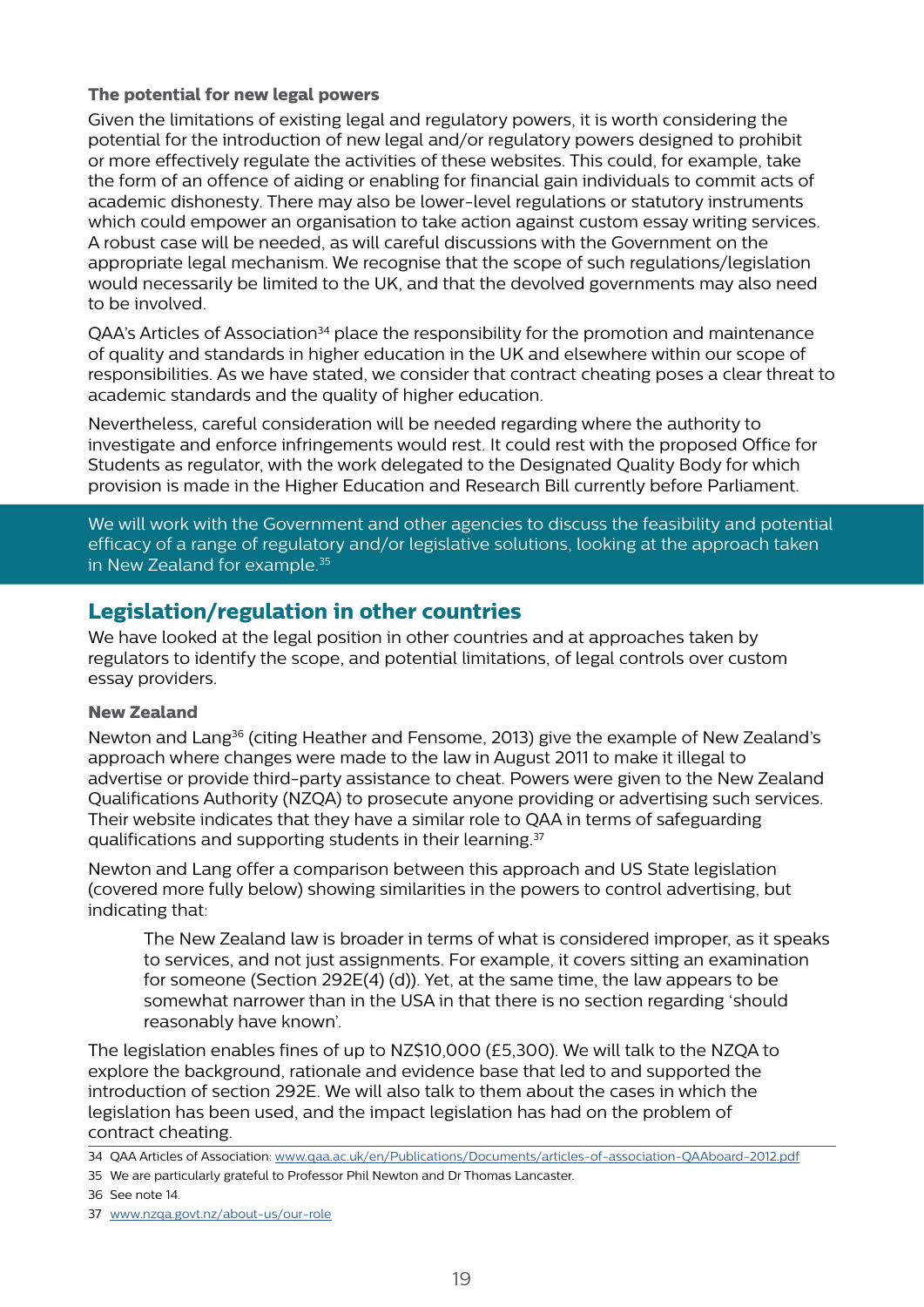## **New Zealand legislation - Education Act 1989**<sup>38</sup>

292E Offence to provide or advertise cheating services.

- 1 A person commits an offence if the person provides any service specified in subsection (4) with the intention of giving a student an unfair advantage over other students.
- 2 A person commits an offence if the person advertises any service described in subsection (4) knowing that the service has or would have the effect of giving a student an unfair advantage over other students.
- 3 A person commits an offence who, without reasonable excuse, publishes an advertisement for any service described in subsection (4).
- 4 The services referred to in subsections (1) to (3) are as follows:

 (a) completing an assignment or any other work that a student is required to complete as part of a programme or training scheme;

 (b) providing or arranging the provision of an assignment that a student is required to complete as part of a programme or training scheme;

 (c) providing or arranging the provision of answers for an examination that a student is required to sit as part of a programme or training scheme;

 (d) sitting an examination that a student is required to sit as part of a programme or training scheme or providing another person to sit the exam in place of the student.

5 A person who commits an offence against this section is liable on summary conviction to a fine not exceeding \$10,000.

## **USA**

Newton and Lang (2015) have reported that in the USA 17 states had some form of law addressing custom essay writing services (at October 2014), and these examples illustrate the differences of scope and approach taken across these different states. They report (citing Dickerson, 2007) that:

 … most prohibit the preparation or distribution of papers, while others prohibit assisting with the sale of papers or advertising these services, while yet another prohibits conducting research for students.39

Their work also provides an invaluable account of some of the case law and the ways the state courts have addressed various defences to legal action, rejecting defences relating to disclaimers, copyright and intent, '[which] are thus useful in terms of identifying arguments and facts that could address these defences in future cases'.

## **Australia**

In Australia there is no legislation governing custom essay writing services. However, this kind of academic cheating is the focus of considerable attention, not least through the work of the higher education regulator - the Tertiary Education Quality and Standards Agency (TEQSA) working with universities. In response to media reports of allegations of cheating, TEQSA wrote to all Australian higher education providers requesting they report on the action they were taking to address such cheating, in accordance with their statutory powers, and to share best practice in relation to minimising misconduct and promoting academic integrity.40

39 Further information is provided on the website created by Mary McCormick <http://law-fsu.beta.libguides.com/termpapermills> (cited by Newton and Lang 2015)

<sup>38</sup> [www.legislation.govt.nz/act/public/1989/0080/latest/DLM3988805.html](http://www.legislation.govt.nz/act/public/1989/0080/latest/DLM3988805.html)

<sup>40</sup> [www.teqsa.gov.au/news-publications/report-student-academic-integrity-and-allegations-contract-cheating-university](http://www.teqsa.gov.au/news-publications/report-student-academic-integrity-and-allegations-contract-cheating-university)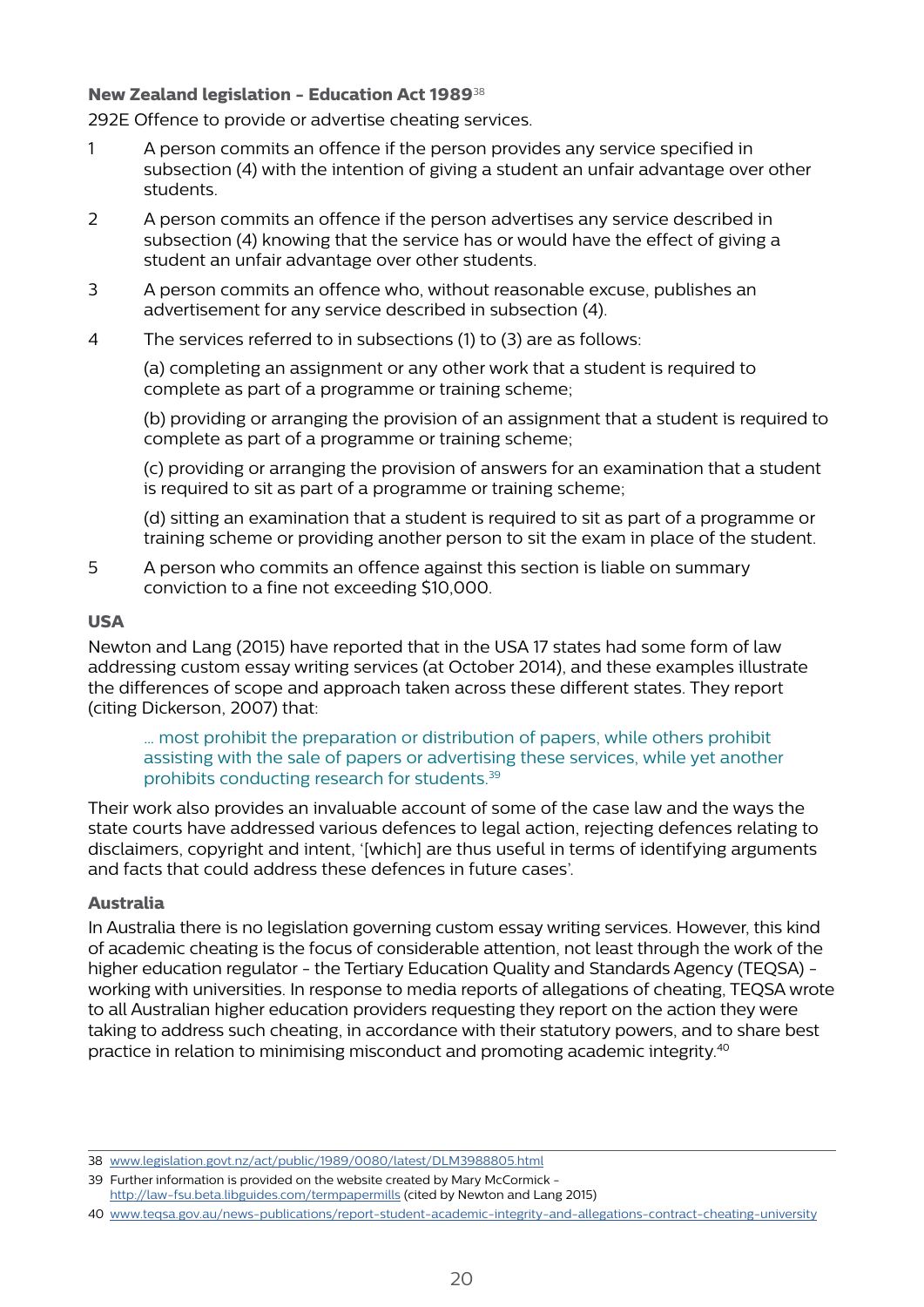This has resulted in a report setting out TEQSA's approach and the approaches of the higher education providers:

- All providers report that they regularly review their policies and practices to: promote academic integrity; minimise opportunity for fraudulent assessment conduct by students; detect academic misconduct; and impose appropriate penalties…
- A number of providers (eg Griffith University, University of Western Australia) have revised their policies recently to make specific reference to contract cheating.

We have agreed with TEQSA to share practice and work together to promote tackling the issue through international quality assurance networks. The Higher Education and Research Bill proposes awarding the Office for Students the power to request information on the performance of a provider's functions. This could include requesting they report on the action they are taking to tackle this issue.

## **China**

In China there have been reports that the government is introducing national regulations<sup>41</sup> to describe the acts that constitute academic misconduct, as well as punishments. These appear to cover academic institutions, which will be responsible for investigating and judging cases. The regulations do not seem to make these acts illegal in law, unlike cheating in college entrance examinations which is now punishable with a custodial sentence.

## **International approaches to regulation**

The review of practice and legislation in other jurisdictions demonstrates that custom essay cheating is not just a UK phenomenon, and its solution is unlikely to be possible through UK channels alone, especially given the ability of website providers to register overseas.

We will work with our partner agencies across the globe through bilateral communications and ideas sharing and through the established networks of which QAA is a member: the European Association for Quality Assurance in Higher Education (ENQA) and the International Network for Quality Assurance Agencies in Higher Education (INQAAHE). The TEQSA report also makes reference to the Asia Pacific Forum on Educational Integrity, with which we will also seek to engage.

<sup>41</sup> [http://news.xinhuanet.com/english/2016-04/13/c\\_135275962.htm?platform=hootsuite](http://news.xinhuanet.com/english/2016-04/13/c_135275962.htm?platform=hootsuite)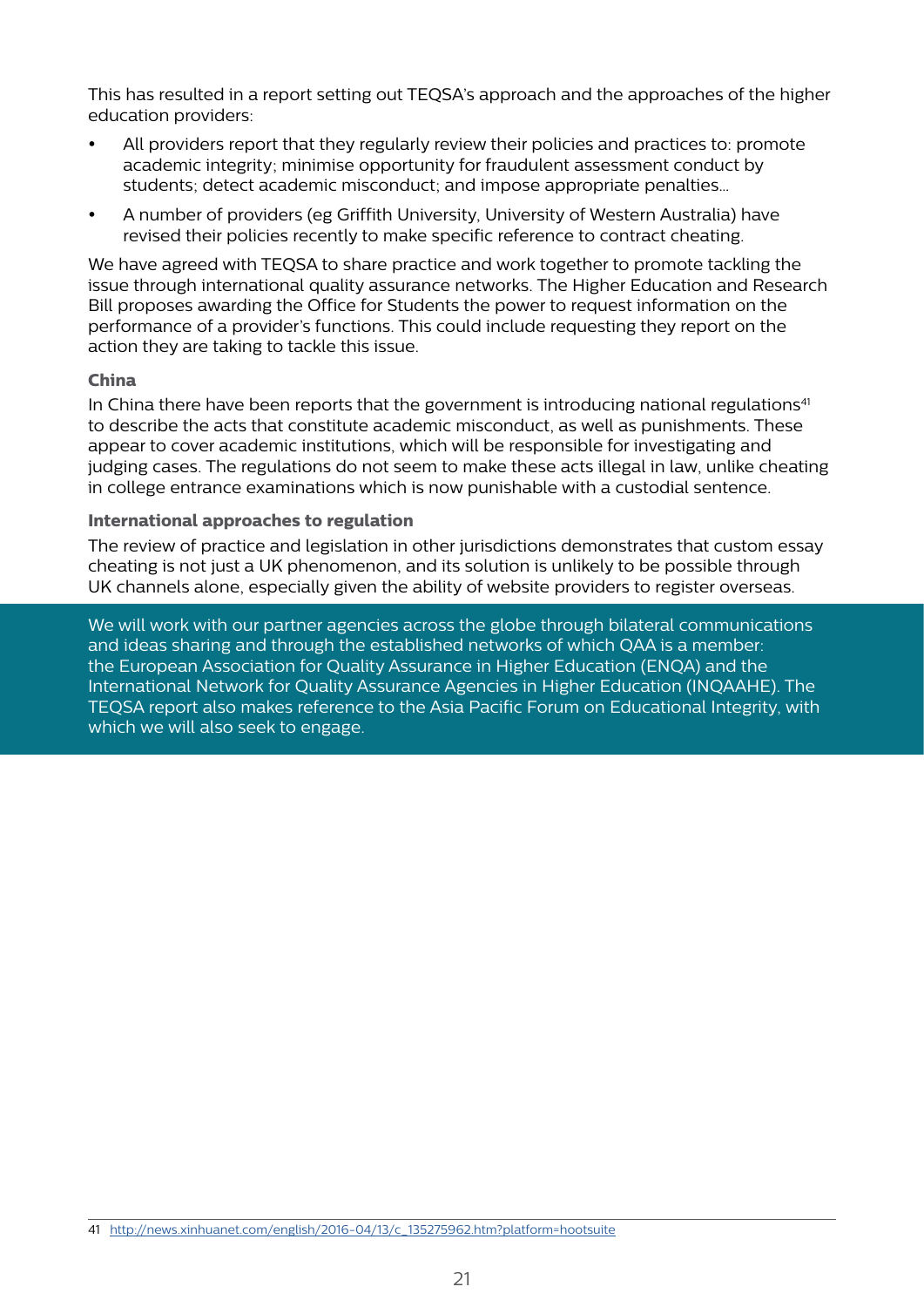# **Case Study 5: British Essay Writers**

Web address: [www.britishessaywriters.co.uk](http://www.britishessaywriters.co.uk)

Content checked: 1 August 2016

## **Extract from the website:**

Looking For the Nursing Essay Help? British Essay Writers Are Here For You.

Our team of nursing essay writers is highly qualified and have proven experience in essay writing for nursing domain. Our essay writers are fully committed towards the order you have placed with us. Our writers put all their efforts in bringing out the best and excellent material for you. We assure you that the work done by our writers will be 100% unique and also 100% free of plagiarism. By getting our help for your nursing essays, you are getting the chance of standing out in the crowd.

Nursing Essay written in Technical Language: This is simple as we know the reflective writing, care study, patient journey, interventions, case analysis, disease management and other versatile topics of nursing and we have experts to tackle these topics proficiently.

100% plagiarism-free custom written nursing essay help: We ensure you to provide 100% custom written nursing essay help and we also ensure you that our writers compose your essay from scratch therefore there will be no chance for the presence of plagiarism in the essay.

Do not have much time? You may not have much time to complete your nursing essay, do not worry as we are here to help you out. We ensure you to provide your essay before you hit the deadline.

#### **Sample Nursing Essay UK** [\(www.britishessaywriters.co.uk/sample/nursing-essay.php\)](http://www.britishessaywriters.co.uk/sample/nursing-essay.php)

Nurse shortage is characterized in connection to existing levels of demands that are not conformed to either in the present or in the past moreover in the comparison of existing nurses those still in the establishments of acquisition. This shortage of nurse services has been seen among numerous facilities of healthcare in the United Kingdom where there are examples of maturing nurse who don't get supplanted being supplanted. Quite, most retirements of the matured nurses are not being supplanted by an equivalent weight of unexampled nurses. Buchan and Aiken (2008) regret that the deficiency is not quantifiable, yet it is quite portrayed by few nurses who who are to make full a tremendous opening of vacant position in the centre of healthcare. Significant consideration of this deficiency is not in the terms of the unemployed nurses working in private clinic center yet majorly on the Registered Nurses (RNs) who are less in number in government human services offices (Bureau of Health Professions, 2004).

## **The guarantees provided by the site:**

Free of Plagiarism: Our work is 100% original and free of plagiarism We write every work from scratch

On-Time Delivery: On time delivery is our guarantee, we never miss deadlines Rush delivery for urgent orders

| <b>Prices:</b>   |              |              |                    |
|------------------|--------------|--------------|--------------------|
| <b>Deadline</b>  | 2:2 Standard | 2:1 Standard | <b>First Class</b> |
| 6 days and above | £8.99        | £13.99       | £18.99             |
| $3-5$ days       | £11.99       | £16.99       | £21.99             |
| Within 48 hours  | £14.99       | £19.99       | £24.99             |
| Within 24 hours  | £17.99       | £22.99       | £27.99             |

Charges are on a per page basis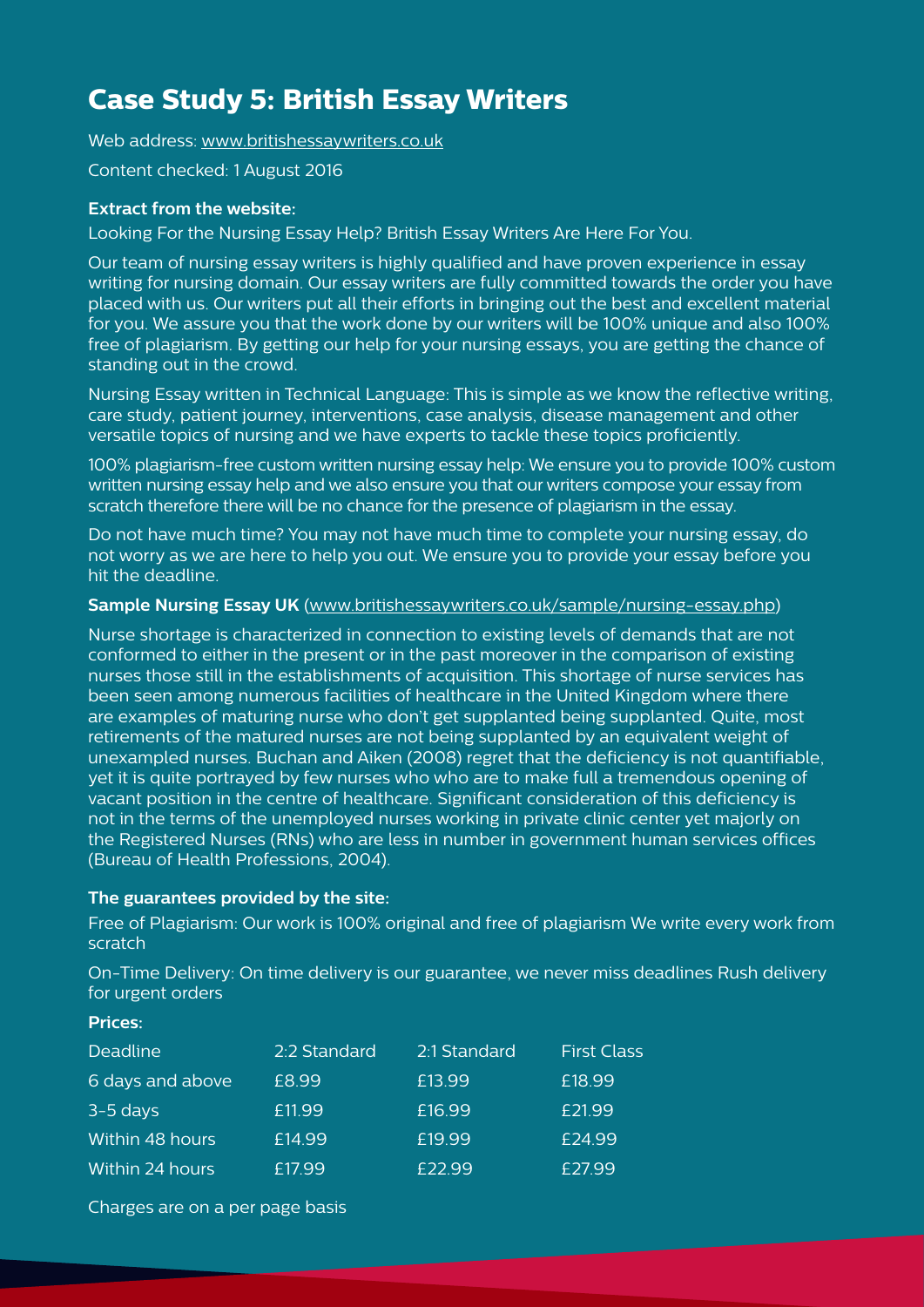## **Working with the higher education sector**

We recognise that customised essays written by third parties pose significant challenges for academic and professional staff in universities and colleges in terms of detection, proof and appropriate punishment (following due process). We have already identified good practice in the UK higher education sector, and will share more widely the steps that universities and colleges are taking to address plagiarism, through both assessment design and detection.

We will focus on:

- students' access to information about these websites
- raising staff awareness and supporting their efforts to address the issue through assessment design and effective detection
- supporting more effective regulation, including more consistent and explicit approaches to defining and penalising this form of cheating.

## **Access to information**

As indicated earlier, essay writing services websites are extremely easy to find online. We need a concerted effort to limit their ability to advertise. We also believe that universities and colleges have the capability to significantly limit their students' access to such sites where they are using the institution's own Wi-Fi and internet facilities. However, blocking access to such sites will be a challenge, given their volume and the likelihood of new or re-registered sites appearing.

We will ask universities and colleges to be alert to essay writing companies that operate on campus to promote their services (for example, by handing out leaflets to students).

## **Assessment design**

The scope for using assessment design as a way of reducing the opportunity for unacceptable academic practice is now well established in the literature on 'designing out plagiarism' (Carroll, 2007).42 This does not have to mean replacing essays with invigilated examinations, but it does mean finding an effective, valid and reliable approach to formative and summative assessment that cultivates students' engagement in their learning and helps them recognise the imperative of good academic practice.

TEQSA's work in Australia provides examples of approaches and good practice in relation to assessment design (at the University of Wollongong, Macquarie University, and University of Technology Sydney).<sup>43</sup> Newton and Lang (2015)<sup>44</sup> provide a critique of approaches that include: 'just-in-time' release of assessment details; the physical or virtual presence of the student at some point in the assessment (such as a viva voce); and increased emphasis on the close academic relationship between tutors and students (making tutors more familiar with each student's work and thus more able to spot sudden changes). Newton and Lang's critique indicates, however, that there is no easy way to design out cheating in this form, and that there is a risk of compromising other valuable elements of the assessment process in relation to promoting learning and ensuring validity and reliability.

## They conclude:

 Given that it is possible to purchase almost any type of assignment online, it seems unlikely that any single assessment design principle is going to completely prevent the use of paid third parties, and each has limitations and consequences of its own. However, it seems reasonable to assume that the use of a diverse range of assessment methods, including some which focus on having the student physically present to present their work, will make it harder for students to contract out all of their work and will also make it easier to triangulate between assessment types. (Newton and Lang, 2015, p7)

43 [www.teqsa.gov.au/sites/default/files/publication-documents/ReportOnAllegationsOfStudentMisconduct.pdf](http://www.teqsa.gov.au/sites/default/files/publication-documents/ReportOnAllegationsOfStudentMisconduct.pdf)

<sup>42</sup> Carroll, J (2007) *A Handbook for Deterring Plagiarism in Higher Education*, second edition, Oxford Centre for Staff Learning and Development

<sup>44</sup> See note 14.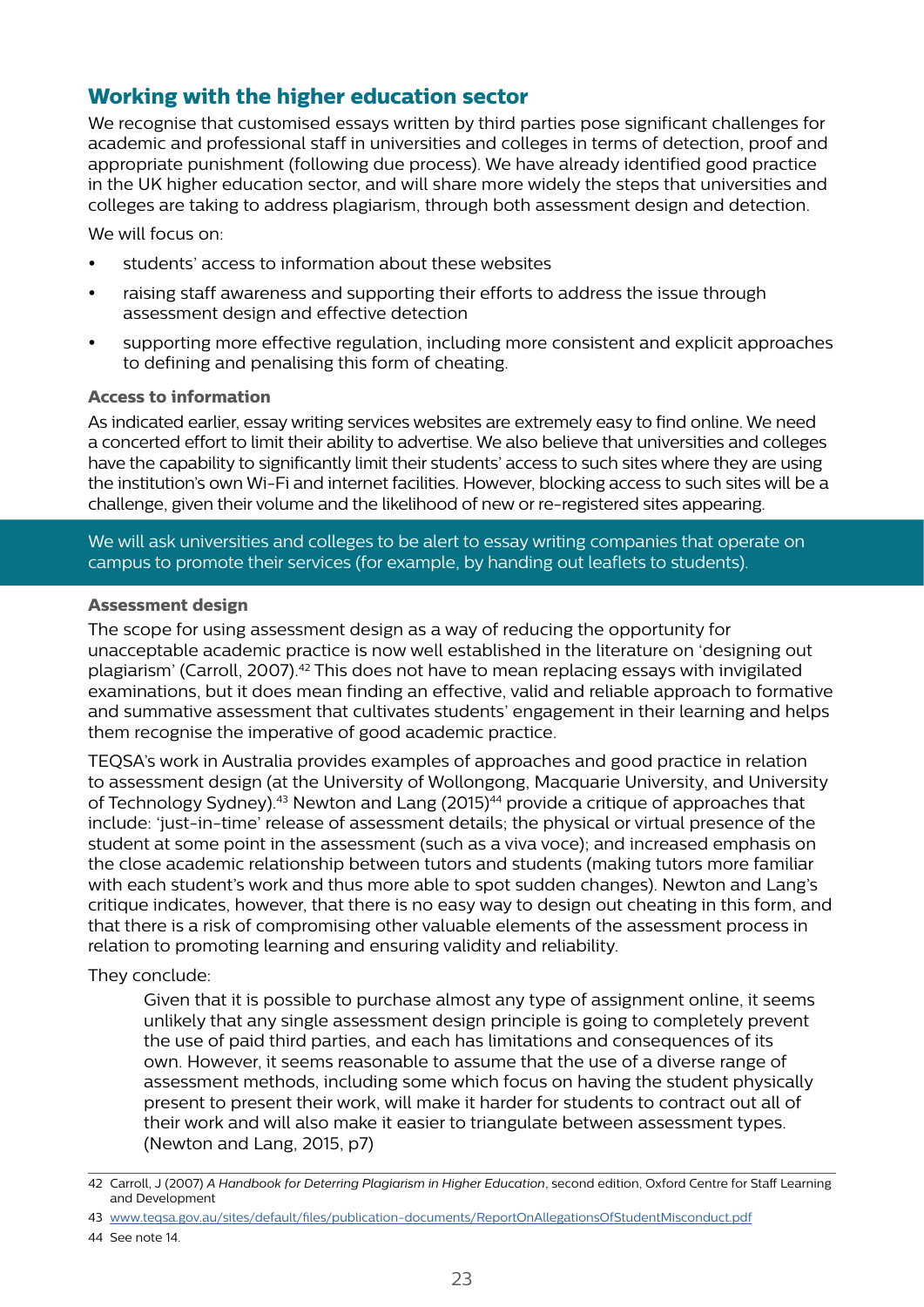Similarly the TEQSA report asserts:

 It is widely regarded that the best way to detect and deter contract cheating is to 'know your students'.

We will explore with the sector, and share existing good practice, ways in which assessment design can reduce the opportunity for unacceptable academic practice

#### **Detection**

Detecting customised essays can be a challenge. The now well established text-matching software (such as Turnitin) has its limitations, in that it can only compare text with content already held in its database. Customised essay services are designed to get around this, with many companies claiming to use plagiarism-checking software to ensure their essays are 'plagiarism free'. TEQSA asserts that this is not the experience of all higher education providers - a line of enquiry that we intend to explore further.<sup>45</sup>

Discussions, including with Turnitin,46 have indicated that it will be some time before text-matching software is able to offer the kind of linguistic analysis needed to clearly demonstrate that submitted work is not a student's own while, at the same time, remaining as easy to use as it is at present. It would be necessary to have sufficient examples of each student's writing style before any such analysis could be performed reliably.

Other issues have been raised about the challenges posed for academic staff in reliably detecting any form of cheating, not least in the additional burden it places on them during a period of marking, the workload for which may be high and with a short deadline. Rule-of-thumb approaches to marking out cheating have been reported to us; for example, awarding a lower mark rather than reporting the suspected case and pursuing the matter through the university's approved process.

We will work with universities and colleges to address these concerns, recognising that there are two aspects to proper detection through approved processes. Firstly, that the student must have access to due process and therefore an assurance of fairness. Secondly, that students are made fully aware of the penalties for proven plagiarism and that these are duly and consistently applied where appropriate.

We believe that it is very important for students to be made aware that there are consequences of cheating by reference to actual cases (a theme we expand on below). Current intelligence suggests that students perceive the risk of a) being caught and b) receiving significant punishment to be sufficiently low that there is no significant deterrent effect.

We will also work to address other unintended consequences, for example, that the termination of a student's programme of study as a result of proven cheating is regarded as 'non-completion' and can have a negative impact on the institution's key performance indicators and place in the league tables.

The Office of the Independent Adjudicator (OIA) offers a Good Practice Framework<sup>47</sup> to provide more focused guidance for universities and colleges on due process in the detection and punishment of cheating, and we will work with the OIA on developing this in light of this reports' findings and recommendations.

#### **Academic regulations**

We want to explore with universities whether a consistent and explicit regulation addressing custom essay cheating will assist them in awareness raising, detection and punishment. Academic regulations, investigatory processes and penalties are all subject to the institutional autonomy of degree-awarding bodies, but we believe there is merit in having consistent approaches and sharing sound practice in deterring and penalising cheating.

<sup>45</sup> See note 39

<sup>46</sup> Personal communication

<sup>47</sup> <http://oiahe.org.uk/providers-and-good-practice/good-practice-framework.aspx>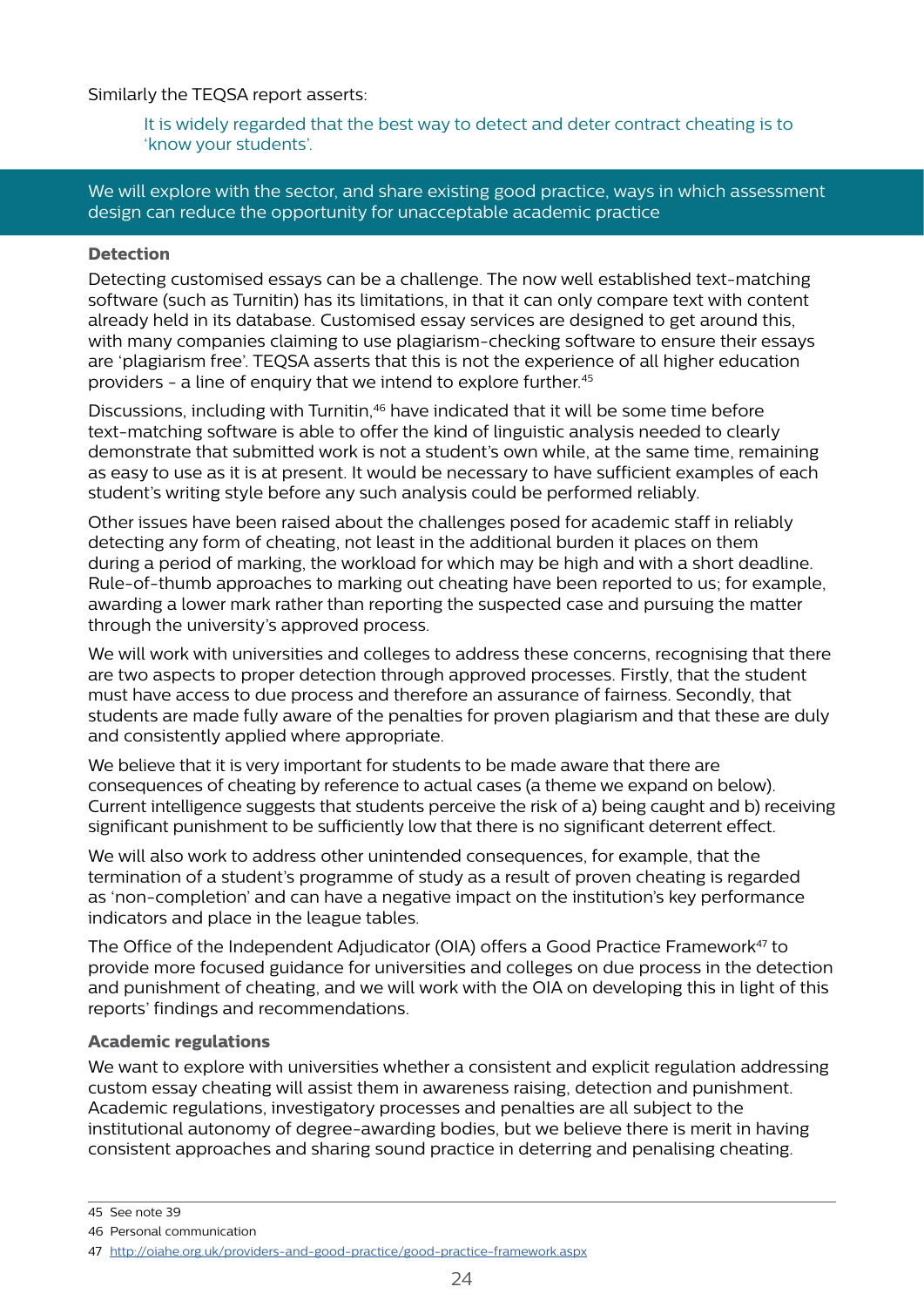We examined a small sample of universities' regulations and policies governing academic misconduct to see if there was any commonality in definitions, severity and sanctions and noted that:

- the policies or regulations were publicly available
- plagiarism was clearly defined, usually within the broader category of academic offences
- plagiarism at the master's and doctoral levels was seen as especially severe
- offences were dealt with by the relevant Head of Department, Executive Dean or deputy, or by a committee
- penalties included written warnings, zero marks, failure of component/module, suspension, expulsion, decision not to award a degree, reduction of degree class
- regulations requiring referral to a professional body were not apparent in all providers we looked at.

The sample also revealed one example of a specific regulation on custom essay cheating. We will extend this sample as the basis for sharing practice across the sector.

We will work with universities and colleges to identify and share existing good practice in the detection of custom essay cheating and in promoting more explicit and consistent approaches to punishing its use.

## **Supporting students**

We believe that we can work with the higher education sector to build on and share examples of good practice in relation to raising students' awareness that:

- irrespective of what these websites claim ('100 per cent plagiarism free'), submitting such essays as their own work is cheating and a form of plagiarism
- the consequences for cheating and plagiarism will be severe
- support is available, and should be sought, in the event of assessment-related stress that might drive them to seek an apparently quick and easy solution.

Newton and Lang (2015) suggest that there is a mismatch between students and higher education providers in terms of the perception of the seriousness of custom essay cheating. In a survey, a majority of students appeared to think that this offence carried a minor penalty - failure of the assignment. In reality, the institution would be likely to expel the student. This is an important message to get across.

We will work with the National Union of Students and universities and colleges to develop guidance that can be readily used by higher education providers, with links to their own support services, academic regulations and guidance and initiatives on assessment and good academic practice.

## **Working with professional, statutory and regulatory bodies**

To varying extents, PSRBs have an interest in the implications of cheating and in the integrity of the qualifications awarded by UK degree-awarding bodies. All are concerned that a degree certificate/transcript should accurately report the student's achievement gained through honest means. Some professional bodies consider academic misconduct a sufficient reason to bar an individual from membership and from professional practice, constituting evidence that he or she is not fit to practise.<sup>48</sup> For example, academic misconduct is a bar to entry to the solicitors' profession (under the regulations of the Solicitors Regulation Authority).

48 Section 4.1 of the SRA Suitability Test 2011: [www.sra.org.uk/solicitors/handbook/suitabilitytest/content.page](http://www.sra.org.uk/solicitors/handbook/suitabilitytest/content.page)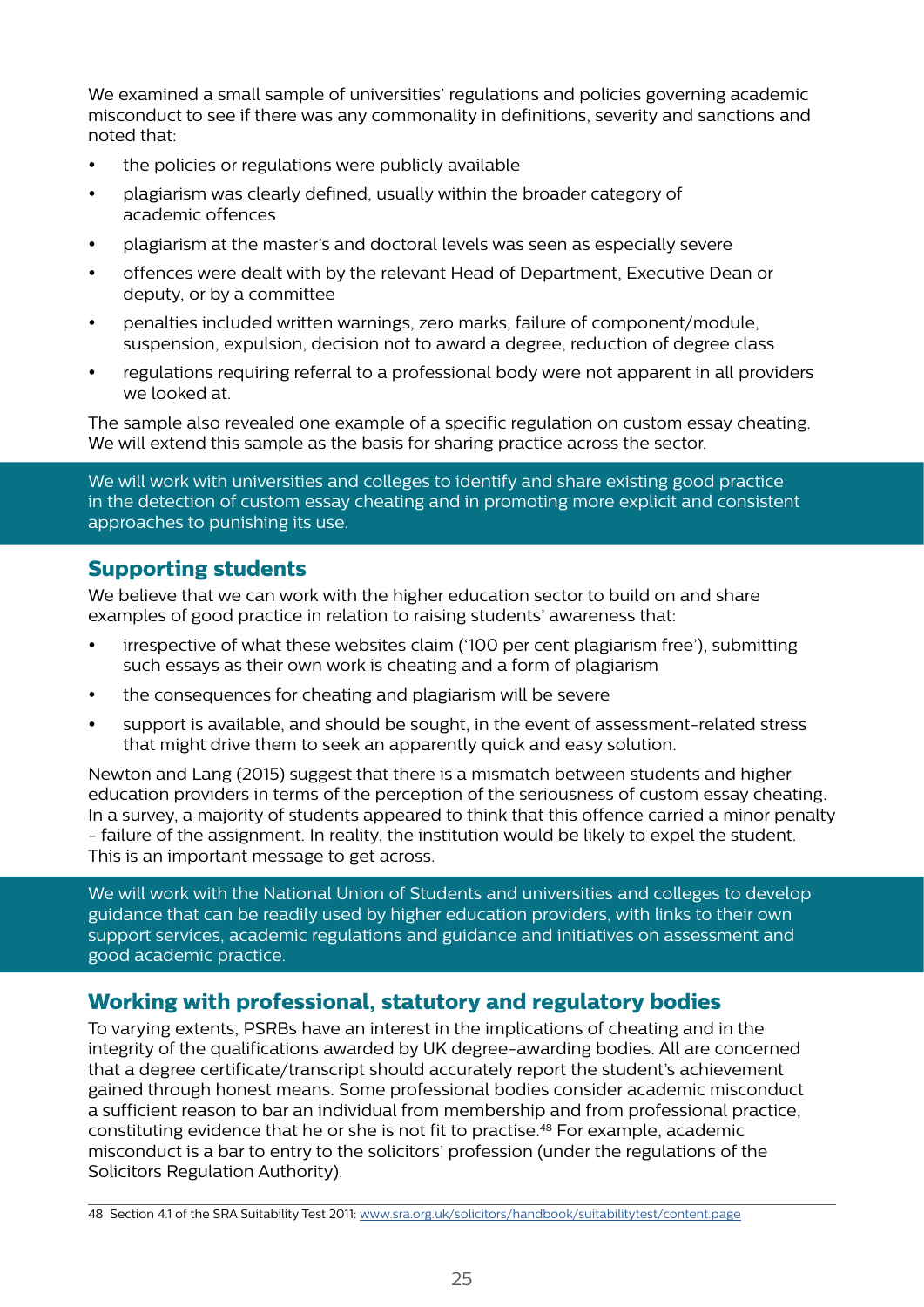To quote the Chief Executive of the Solicitors' Regulation Authority, Paul Philip:

 The use of these type of websites not only raises serious questions about whether an individual is meeting the standards required, but also whether somebody has the right character to enter a profession where honesty and integrity is crucial.<sup>49</sup>

We will draw on existing working relationships with a range of PSRBs, for example through our PSRB Forum, to discuss the implications of custom essay cheating and the consequences of it in relation to specific areas of professional conduct. We consider that this will also help to make students more aware of the unacceptability of cheating and the potentially severe consequences beyond any punishment that may be imposed by their university or college.

We will work with PSRBs to develop a shared understanding of the implications of custom essay cheating and the consequences for students in relation to membership of or practise in particular professions.

49 Quoted by the Guardian: [www.theguardian.com/money/2016/jul/09/essay-bought-online-errors-refund](https://www.theguardian.com/money/2016/jul/09/essay-bought-online-errors-refund)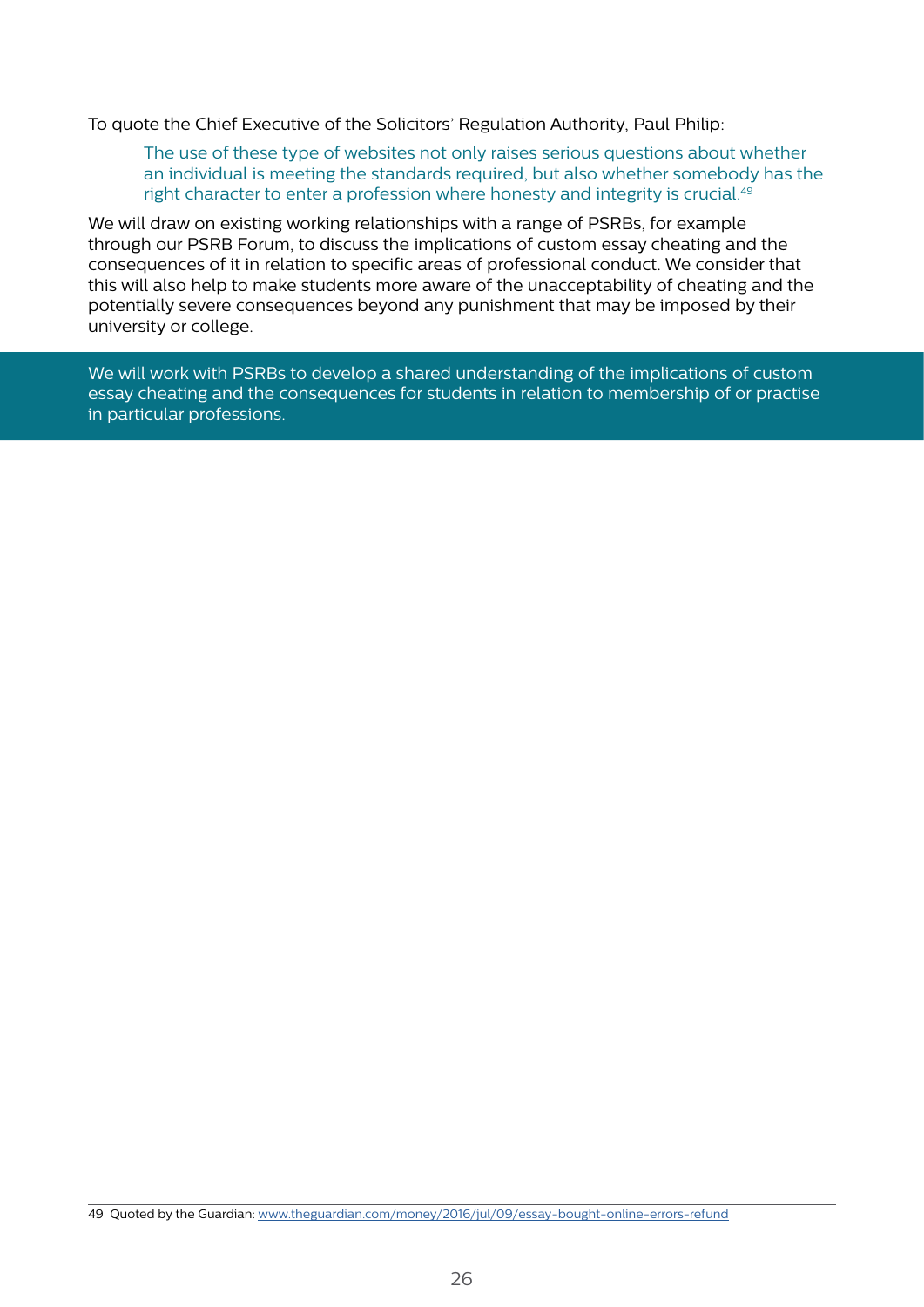# **Conclusion**

The commissioning by students of custom-written essays, usually through commercial online services, to be passed off as their own work, poses a serious risk to the academic standards and the integrity of UK higher education. Such actions constitute deeds of academic malpractice and a form of plagiarism, since personal advancement is being sought through the unattributed use of another person's work. Such practices result in gross unfairness to other students, as well as a distortion in assessment outcomes for the cohort as a whole, and other potential risks including awards being made to individuals who do not merit them and who may be unfit to practise in a related profession, for example, in failing to meet the criteria of the Solicitors Regulation Authority.

The production of custom essays is a commercial activity run from websites that are often not registered in the UK. Successful routes to tackling the practice are by no means straightforward, and the illegality of such services is still largely untested in the courts. The practice is particularly hard to identify because the products are often commissioned and produced specifically in response to 'customer' requirements, and the operators of such services may guarantee 'plagiarism-free' documents, tested by the same software available to institutions. The scale of the problem is considerable, with a simple internet search returning hundreds of examples of these websites.

We believe a multifaceted approach is required in combating this risk, with higher education providers and higher education and other regulatory agencies cooperating with other interested parties to address the issue on a number of different fronts. This belief is reinforced by the discussions we have had with a range of people and representatives interested in, and knowledgeable about, this topic.

There is much to be learned from regulations and legislation in other countries, and we believe there are benefits in discussing with government whether new legislative and/or regulatory powers are needed given the apparent limitations of existing legislation (such as the Fraud Act 2006, the application of which is untested in this context). Another potentially productive avenue is to bring a complaint against a sample of these services to the Advertising Standards Authority on the basis of such sites not being honest and truthful. Action could be taken to persuade search engines not to carry advertising from services encouraging academic malpractice.

We believe there is much that can be achieved by QAA working with universities and colleges and their representative bodies to build on existing good practice and promote and share new practice to the designing out of opportunities to cheat and to increasing the effectiveness of the detection and punishment of cheating. This sits alongside the importance of continuing to focus students on the need for good academic practice as part of their engagement in effective learning (including effective assessment) and to recognise the consequences of unacceptable academic practice.

Practical actions to suppress these practices at source include measures to eliminate on-campus advertising of such sites. In terms of detecting custom essays at the point of submission, further work is needed to develop software with the sophistication to detect documents that are inconsistent with the student's abilities. In the meantime, human knowledge, such as a tutor's familiarity with a student's work and academic development, is likely to be valuable in improving detection rates. Our overall conclusion is that stamping out this malpractice needs collaboration and commitment from all those with a stake in higher education in the UK, and globally.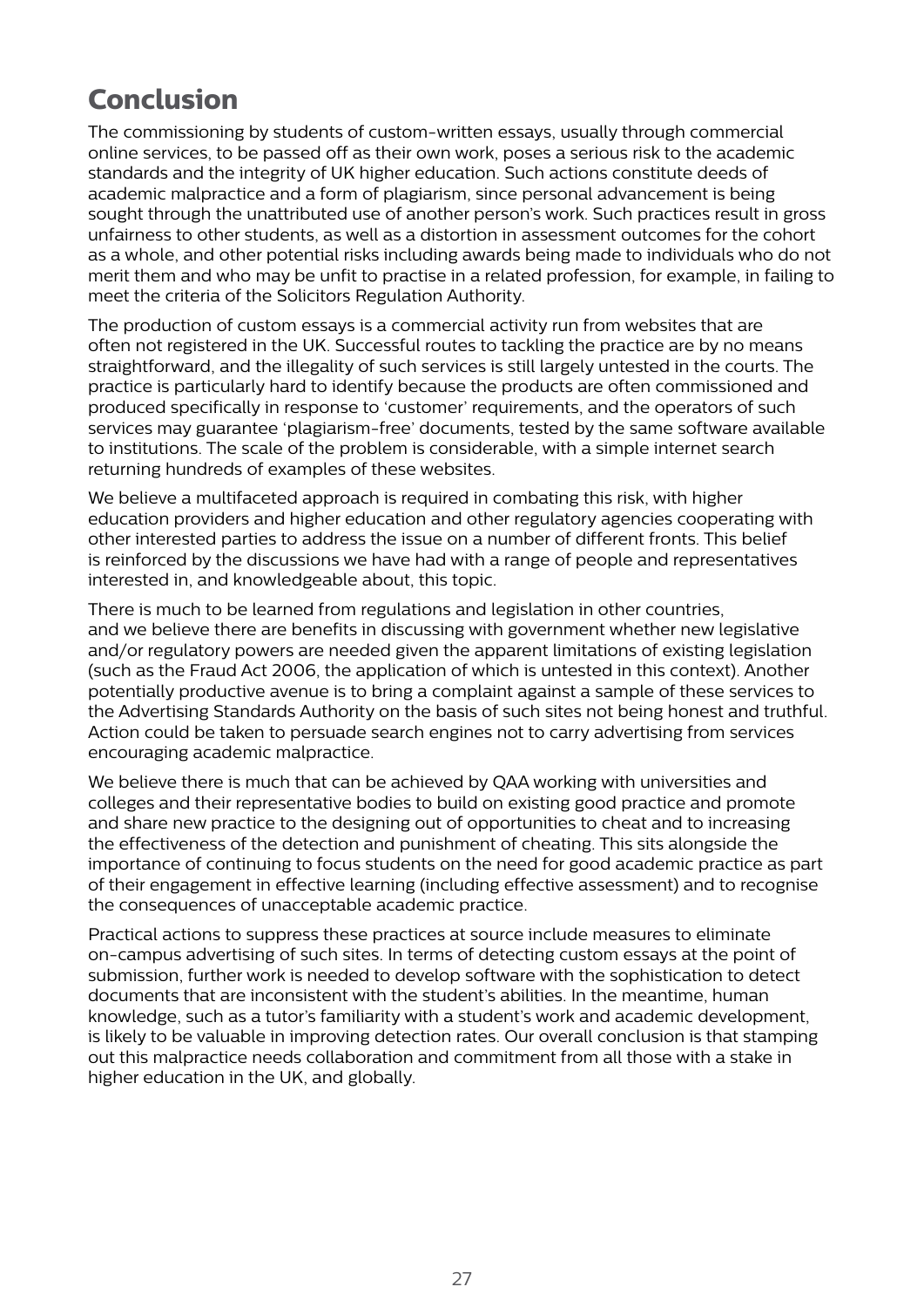# **Appendix**

## **Attendees of Custom Essay Writing Services Invitation-Only Forum**

## **28 June 2016, British Academy**

| <b>Nominated member</b> | Organisation                                            |
|-------------------------|---------------------------------------------------------|
| Jack Aitken             | <b>Quality Strategy Network</b>                         |
| Alex Bols               | <b>GuildHE</b>                                          |
| Linda-Jane Buckle       | Education consultant                                    |
| John Bunyan             | Turnitin                                                |
| Paul Carter             | <b>Solicitors Regulation Authority</b>                  |
| William Hammonds        | Universities UK                                         |
| Siobhan Hohls           | <b>OIA</b>                                              |
| Dr Thomas Lancaster     | <b>Coventry University</b>                              |
| Prof Philip Newton      | Swansea University                                      |
| <b>Alex Proudfoot</b>   | Study UK                                                |
| <b>Gill Rowell</b>      | Turnitin                                                |
| <b>Helen Steers</b>     | <b>BIS</b>                                              |
| The Lord Storey, CBE    | Liberal Democrat education spokesperson, House of Lords |
| Dr Adam Wright          | National Union of Students                              |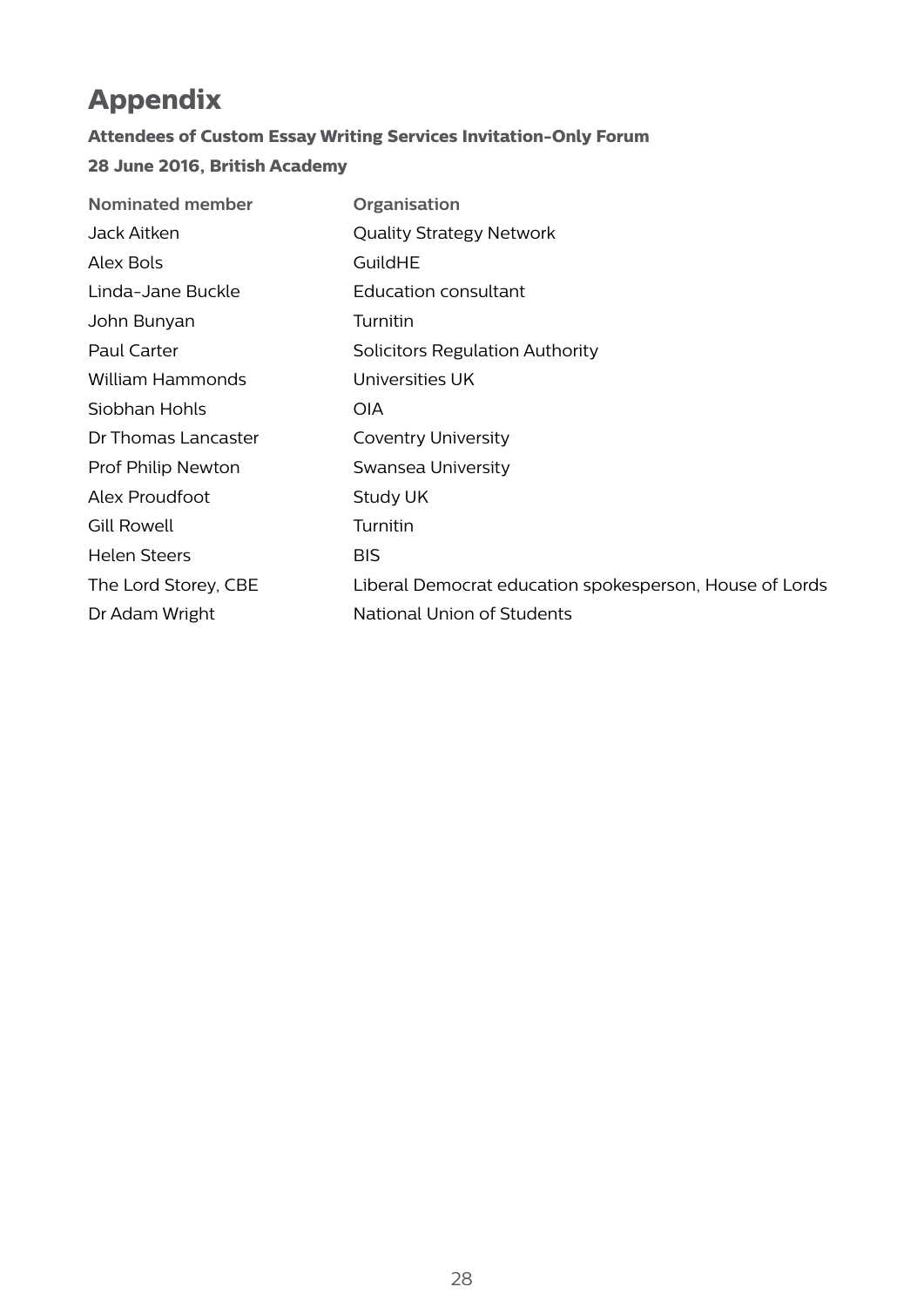# **References**

Carroll, J (2007) *A Handbook for Deterring Plagiarism in Higher Education*, second edition, Oxford Centre for Staff Learning and Development

Ali, A (January 2016) UK universities in 'plagiarism epidemic' as almost 50,000 students caught cheating over last 3 years, *The Independent* [www.independent.co.uk/student/news/uk-universities-in-plagiarism-epidemic-as-almost-](http://www.independent.co.uk/student/news/uk-universities-in-plagiarism-epidemic-as-almost-50000-students-caught-cheating-over-last-3-years-a6796021.html)[50000-students-caught-cheating-over-last-3-years-a6796021.html](http://www.independent.co.uk/student/news/uk-universities-in-plagiarism-epidemic-as-almost-50000-students-caught-cheating-over-last-3-years-a6796021.html)

Clarke, R and Lancaster, T (2006) *Eliminating the successor to plagiarism? Identifying the usage of contract cheating sites*

www.researchgate.net/publication/228367576 Eliminating the successor to plagiarism Identifying the usage of contract cheating sites

Dickerson, D (2007) Facilitated plagiarism: The Saga of term-paper mills and the failure of legislation and litigation to control them. Villanova Law Review, 52, 21

Heather, B and Fensome, A (2013) Cheating service test for new law. The Dominion Post, 13 May 2013

Hosny, M and Fatima, S (2014) Attitude of students towards cheating and plagiarism: university case study, *Journal of Applied Sciences*, vol 14, no 8 <http://docsdrive.com/pdfs/ansinet/jas/2014/748-757.pdf>

House of Commons Innovation, Universities, Science and Skills Committee (2009) *Students and Universities: Eleventh Report of Session 2008–09*, London: The Stationery Office [www.publications.parliament.uk/pa/cm200809/cmselect/cmdius/170/170i.pdf](http://www.publications.parliament.uk/pa/cm200809/cmselect/cmdius/170/170i.pdf)

London Economics on behalf of Office of Qualifications and Examinations Regulation (2014) Cheating risk from online essays [http://webarchive.nationalarchives.gov.uk/20141031163546/](http://webarchive.nationalarchives.gov.uk/20141031163546/http://ofqual.gov.uk/news/cheating-risk-online-essays/) [http://ofqual.gov.uk/news/cheating-risk-online-essays/](http://webarchive.nationalarchives.gov.uk/20141031163546/http://ofqual.gov.uk/news/cheating-risk-online-essays/)

Mostrous, A, and Kenber, B (January 2016) Universities face student cheating crisis, *The Times* [www.thetimes.co.uk/tto/education/article4654719.ece](http://www.thetimes.co.uk/tto/education/article4654719.ece)

Newton, P M and Lang, C (2015) *Handbook of Academic Integrity: Custom Essay Writers, Freelancer and Other Paid Third Parties*, DOI 10.1007/978-981-287-079-7\_38-1

Parr, C (February 2015) Best University Workplace Survey: unease at inadequate language skills, *Times Higher Education* [www.timeshighereducation.com/news/best-university](https://www.timeshighereducation.com/news/best-university-workplace-survey-unease-at-inadequate-language-skills/2018345.article)[workplace-survey-unease-at-inadequate-language-skills/2018345.article](https://www.timeshighereducation.com/news/best-university-workplace-survey-unease-at-inadequate-language-skills/2018345.article)

Rigby, D, Burton, M, Balcombe, K, Bateman, I, and Mulatu, A (2015) Contract cheating & the market in essays, *Journal of Economic Behavior & Organization* <http://www.sciencedirect.com/science/article/pii/S0167268114003321>

Smithers, R (July 2016) 'An essay I bought online was so bad I want a refund - but the firm won't pay up', *The Guardian* (consumer rights pages) [https://www.theguardian.com/](https://www.theguardian.com/money/2016/jul/09/essay-bought-online-errors-refund?CMP=Share_iOSApp_Oth) [money/2016/jul/09/essay-bought-online-errors-refund?CMP=Share\\_iOSApp\\_Other](https://www.theguardian.com/money/2016/jul/09/essay-bought-online-errors-refund?CMP=Share_iOSApp_Oth)

Saunders, N (2006) 'Combatting plagiarism - towards a new definition of academic misconduct', Education Law Journal paras 285-6, and the Crown Prosecution Service note on these provisions [www.cps.gov.uk/legal/d\\_to\\_g/fraud\\_act/#a07](http://www.cps.gov.uk/legal/d_to_g/fraud_act/#a07).

Tertiary Education Quality and Standards Agency (2015) *Report on Student Academic Integrity and Allegations of Contract Cheating by University Students* [www.teqsa.gov.au/](http://www.teqsa.gov.au/sites/default/files/publication-documents/ReportOnAllegationsOfStudentMisconduct.pdf) [sites/default/files/publication-documents/ReportOnAllegationsOfStudentMisconduct.pdf](http://www.teqsa.gov.au/sites/default/files/publication-documents/ReportOnAllegationsOfStudentMisconduct.pdf)

Tomar, D (2013) The Shadow Scholar: How I Made a Living Helping College Kids Cheat, Bloomsbury, USA

Wallace, M J and Newton, P M (2014) Turnaround time and market capacity in contract cheating, *Educational Studies*, vol 40, no 2, pp 233-36 [http://dx.doi.org/10.1080/03055698.](http://dx.doi.org/10.1080/03055698.2014.889597 ) [2014.889597](http://dx.doi.org/10.1080/03055698.2014.889597 )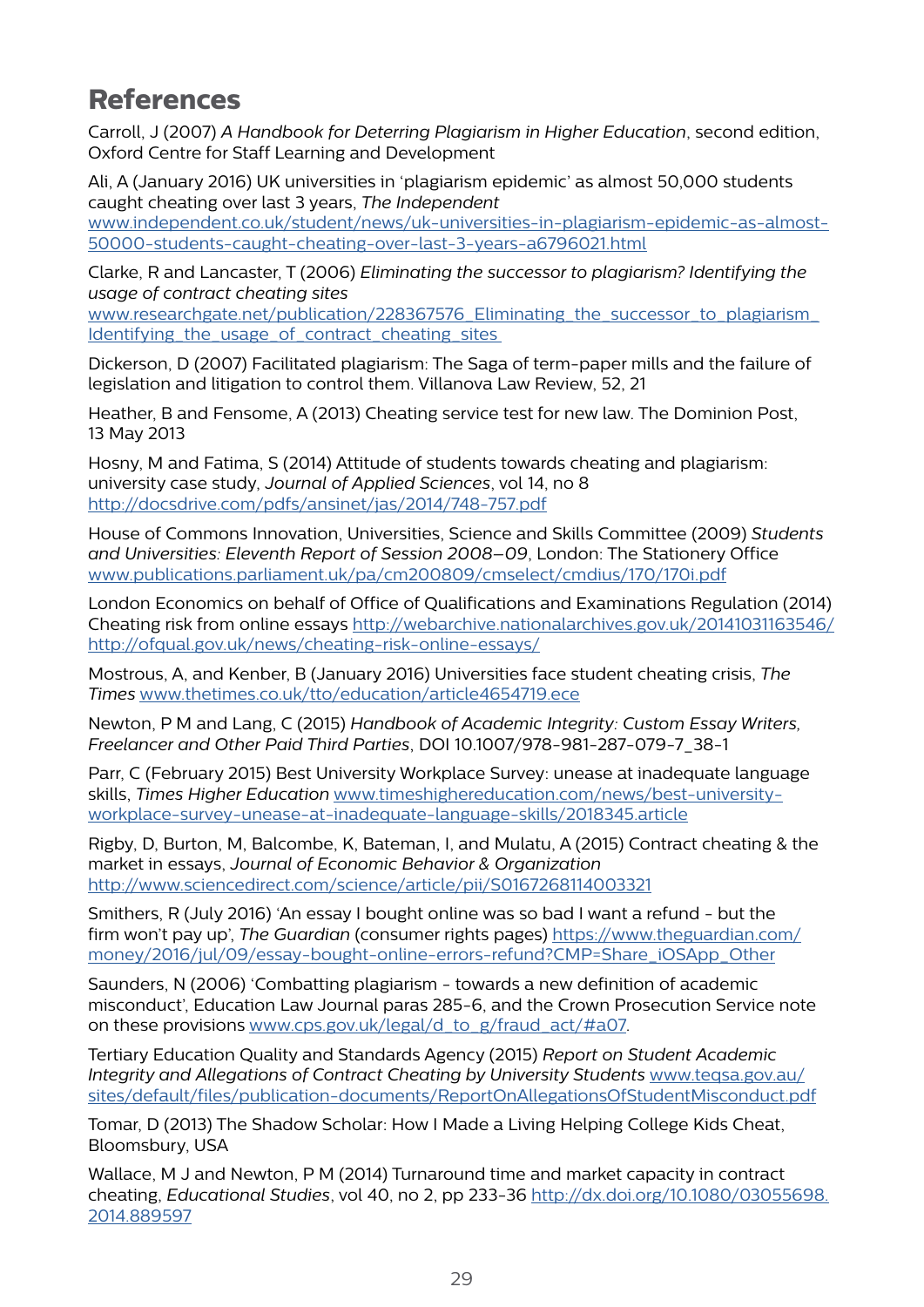# **Acknowledgements**

QAA gratefully acknowledges the help provided by a number of people, principally those who attended our invitation-only Forum on 28 June 2016 (listed in the appendix). The views expressed in this document are those of QAA and are not necessarily those of the contributors.